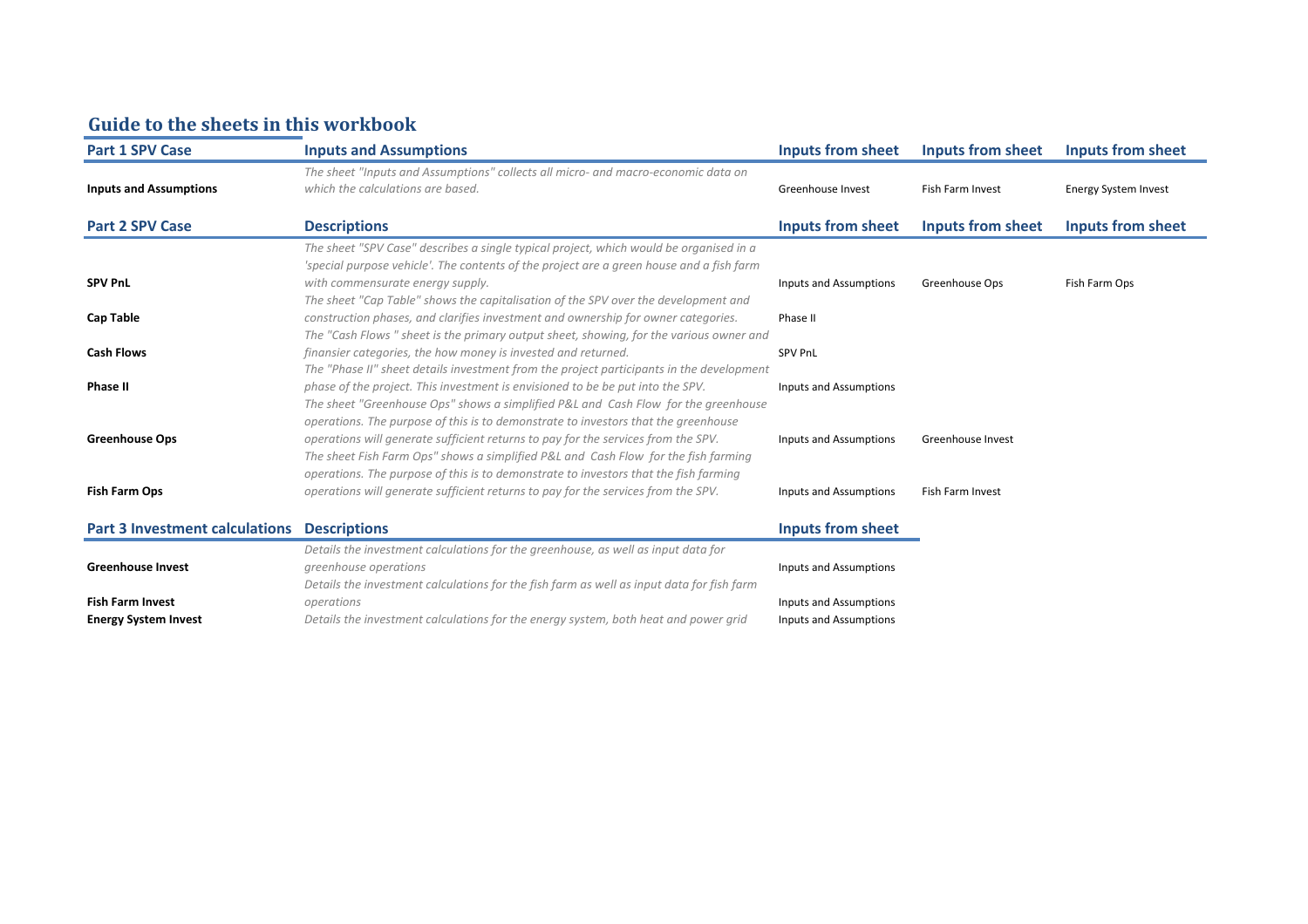# **Base Case Project Parameters Constanting Constanting Constanting Constanting Constanting Constanting Constanting Constanting Constanting Constanting Constanting Constanting Constanting Constanting Constanting Constantin**

| <b>Project scope</b>               |                                   |     | <b>Economic assumptions</b>                |             |                  |                                      |             |  |  |  |  |  |  |  |
|------------------------------------|-----------------------------------|-----|--------------------------------------------|-------------|------------------|--------------------------------------|-------------|--|--|--|--|--|--|--|
| Greenhouse                         | $15$ ha                           |     | Inflation                                  | 0,00%       |                  |                                      |             |  |  |  |  |  |  |  |
| Fish farm                          | 500 ton/year                      |     | Interest                                   | 3,00%       |                  |                                      |             |  |  |  |  |  |  |  |
| Heat piping distance               | $500 \, \text{m}$                 |     | Price of $1 \in$                           | $9,213$ SEK |                  |                                      |             |  |  |  |  |  |  |  |
|                                    |                                   |     | Corporate tax on profit                    | 22,0%       |                  |                                      |             |  |  |  |  |  |  |  |
| <b>Project financing</b>           | <b>Portion</b><br><b>Interest</b> |     |                                            |             |                  |                                      |             |  |  |  |  |  |  |  |
| Bank loan                          | 60%<br>3,0%                       |     |                                            |             |                  |                                      |             |  |  |  |  |  |  |  |
| Mezzanine                          | 10%<br>6,0%                       |     | <b>Energy markets</b>                      |             |                  |                                      |             |  |  |  |  |  |  |  |
| Equity yield requirement           | 30%<br>12,0%                      |     | electricity price                          |             | 230,325 SEK/MWh  |                                      |             |  |  |  |  |  |  |  |
| Total                              | 100%<br>6,00%                     |     | electricity certificate price              |             | 190 SEK/MWh      |                                      |             |  |  |  |  |  |  |  |
|                                    |                                   |     | annual price increase of electricity       | 0%          |                  |                                      |             |  |  |  |  |  |  |  |
| Installment term                   | 20 years                          |     | annual price increase of heat              | 0%          |                  | Energy market listings 2016-10-14    |             |  |  |  |  |  |  |  |
| Depreciation                       | 20 years                          |     | distribution cost electricity              |             | 5 SEK/MWh        | Nordic year 2019                     | 21,48 €/MWh |  |  |  |  |  |  |  |
|                                    |                                   |     | grid cost development                      | 0%          |                  | Nordic year 2026                     | 30,5 €/MWh  |  |  |  |  |  |  |  |
| <b>WACC calculation</b>            |                                   |     |                                            |             |                  | <b>Electricity Certificate</b>       | 135 kr/MWh  |  |  |  |  |  |  |  |
| Weighted interest on loans         | 70%<br>3,43%                      |     | <b>Fees between parties</b>                |             |                  | Regional price difference (estimate) | €/MWh       |  |  |  |  |  |  |  |
| <b>WACC</b>                        | 100%<br>6,00%                     |     | Rent greenhouse                            |             | 258 SEK/m2       | Profile cost estimate                | €/MWh       |  |  |  |  |  |  |  |
| Interest rate for NPV              | 6,00%                             |     | Rent fish farm                             |             | 9% of investment |                                      |             |  |  |  |  |  |  |  |
|                                    |                                   |     | Price of heat for greenhouse and fish farm |             | 250 SEK/MWh      |                                      |             |  |  |  |  |  |  |  |
| <b>Project roll-out</b><br>3 years |                                   |     | 10 kSEK/month<br>Management of SPVs        |             |                  |                                      |             |  |  |  |  |  |  |  |
| Project year                       | $-2$<br>$-1$                      | 0   | Minimum ROI for investment                 | 12,0% ROI   |                  |                                      |             |  |  |  |  |  |  |  |
| Investment portion                 | 5%<br>5%                          | 90% | Project Management Development Phase       | 1200 kSEK   |                  |                                      |             |  |  |  |  |  |  |  |
|                                    |                                   |     |                                            |             |                  |                                      |             |  |  |  |  |  |  |  |

| <b>Economic assumptions</b> |           |  |
|-----------------------------|-----------|--|
| Inflation                   | 0.00%     |  |
| Interest                    | 3.00%     |  |
| Price of $1 \in$            | $9.213$ S |  |
| Corporate tax on profit     | 22.0%     |  |

## **Energy markets**

| electricity price                    |    | 230,325 SEK/MWh |
|--------------------------------------|----|-----------------|
| electricity certificate price        |    | 190 SEK/MWh     |
| annual price increase of electricity | 0% |                 |
| annual price increase of heat        | 0% |                 |
| distribution cost electricity        |    | 5 SEK/MWh       |
| grid cost development                | 0% |                 |

| <b>Fees between parties</b>                  |           |                    |
|----------------------------------------------|-----------|--------------------|
| Rent greenhouse                              |           | 258 SEK/m2         |
| Rent fish farm                               |           | 9% of investment   |
| Price of heat for greenhouse and fish farm   |           | 250 SEK/MWh        |
| Management of SPVs                           |           | 10 kSEK/month      |
| Minimum ROI for investment                   | 12,0% ROI |                    |
| <b>Project Management Development Phase</b>  |           | 1200 kSEK          |
| <b>Project Management Construction Phase</b> |           | 900 kSEK           |
| Fee for procurement of capital financing     |           | 2,50% of financing |

Cost of distribution pipe per km 5000 kSEK

| <b>INOTAIL VEAL ZUIS</b>             | $21,40$ C/IVIVVII |
|--------------------------------------|-------------------|
| Nordic year 2026                     | 30.5 €/MWh        |
| <b>Electricity Certificate</b>       | 135 kr/MWh        |
| Regional price difference (estimate) | €/MWh             |
| Profile cost estimate                | €/MWh             |
|                                      |                   |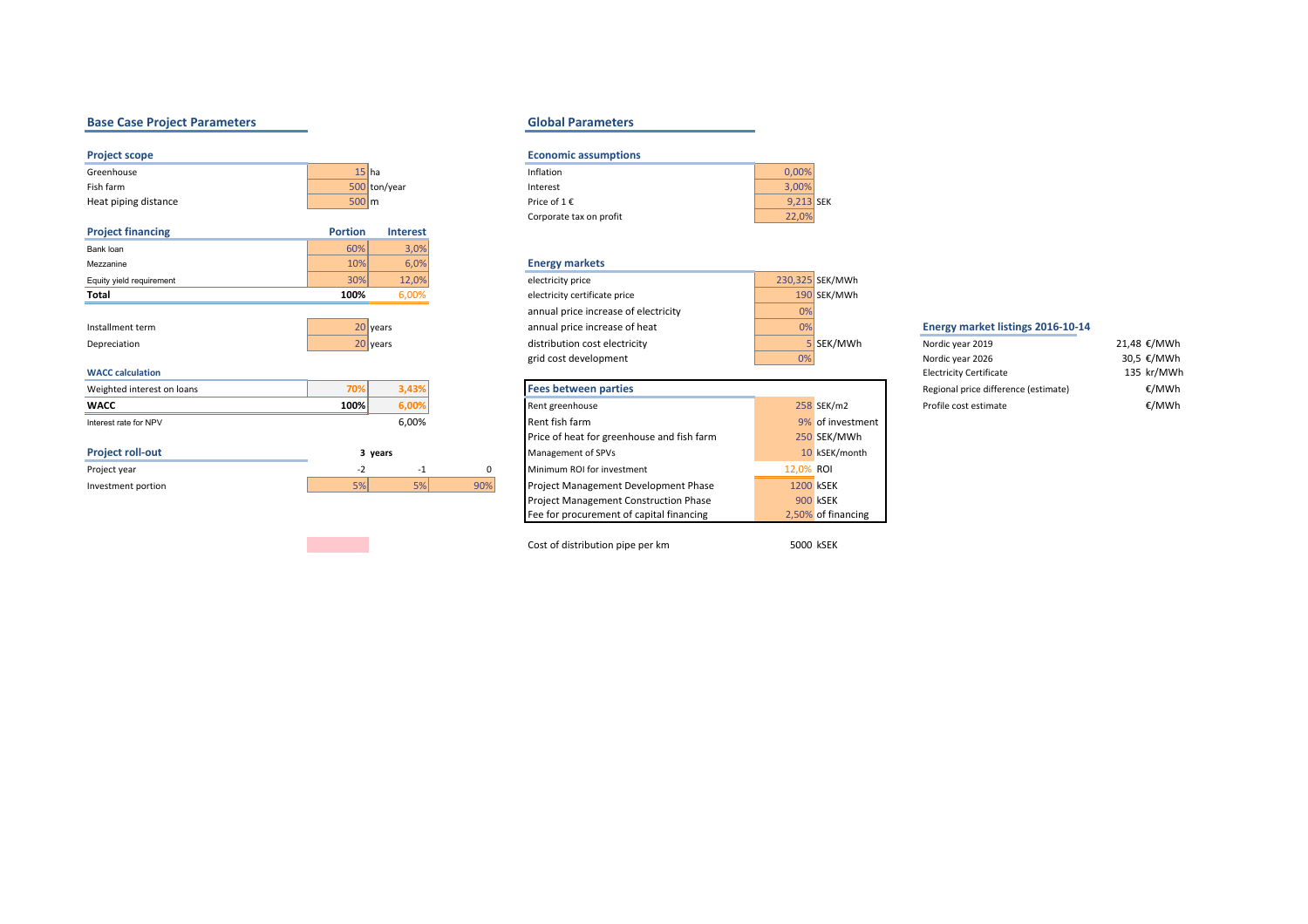## **SPV Profit and Loss, Cash and Balances** *kSEK*

|                                            |                |              |               | Total            | 331 172            | Total                    | 514 349 | Total                         | 514 349 |
|--------------------------------------------|----------------|--------------|---------------|------------------|--------------------|--------------------------|---------|-------------------------------|---------|
| Price of heat for greenhouse and fish farm | 50 SEK/MWh     |              |               | Equipment        | 20 093             | Equipment                | 85 968  | Energy                        | 50 5 31 |
| Heat consumption greenhouse, annual        | MWh/ha         | 15 MWh       |               | <b>Buildings</b> | 302 127.           | <b>Buildings</b>         | 418 533 | Fish Farm                     | 132 645 |
| Rent greenhouse                            | 257.964 SEK/m2 | <b>IkSEK</b> | Inflation     | Land             | 8957               | Land                     | 9848    | Greenhouse                    | 331 172 |
| Greenhouse                                 | 150 000 m2     |              | Macroeconomic | Greenhous        | <b>kSEK</b>        | Investment by asset type |         | <b>Investment by facility</b> |         |
| Inputs and assumptions (from sheet)        |                |              |               |                  | Investment summary |                          |         |                               |         |

| Fish farm                                  | 500 ton/year                          |                  |         |     |
|--------------------------------------------|---------------------------------------|------------------|---------|-----|
| Rent                                       | 11857,5 kSEK<br>of investmen<br>9.00% | <b>Fish farm</b> | kkr     |     |
| Investment, total                          | 131 750 KSEK                          | Land             | 895     |     |
| Heat consumption fish farm                 | 7.7 MWh/ton                           | <b>Buildings</b> | 65 875  | 50% |
| Price of heat for greenhouse and fish farm | 250 SEK/MWh                           | Equipment        | 65 875  | 50% |
| Price of 1 €                               | 9.213 SEK                             | Total            | 132 645 |     |
| Inflation                                  | 1.01                                  |                  |         |     |
| <b>Management and fees</b>                 |                                       | <b>Energy</b>    | kkr     |     |
| Management of SPVs                         | 10 kSEK/month                         | Land             |         |     |

|                                    |                                   | Total             |                  | 0.524<br>. |
|------------------------------------|-----------------------------------|-------------------|------------------|------------|
| Weighted average interest on loans | 1,43%                             |                   |                  |            |
| Depreciation                       |                                   |                   | <b>Buildings</b> |            |
|                                    | <b>AND PROPERTY LETTER ENTIRE</b> | <b>SHOW IT AN</b> |                  |            |





| Project Year                                              |                     | total             |        | $-2$ $-1$                                                                                                                                                 |                  |                 | 1 2 3 4 5 6 7 8 9 10 11 12 13 14 15 16 17 18 19 20 |                |                                                                                                                                                                                                                                 |          |                             |                    |                                              |                             |                |                                                      |               |                      |            |                                                   |                 |                |                               |                        |  |  |
|-----------------------------------------------------------|---------------------|-------------------|--------|-----------------------------------------------------------------------------------------------------------------------------------------------------------|------------------|-----------------|----------------------------------------------------|----------------|---------------------------------------------------------------------------------------------------------------------------------------------------------------------------------------------------------------------------------|----------|-----------------------------|--------------------|----------------------------------------------|-----------------------------|----------------|------------------------------------------------------|---------------|----------------------|------------|---------------------------------------------------|-----------------|----------------|-------------------------------|------------------------|--|--|
| <b>Investment Time Line</b>                               |                     |                   |        | 435 822 514 349 25 717 25 717 462 914                                                                                                                     |                  |                 |                                                    |                |                                                                                                                                                                                                                                 |          |                             |                    |                                              |                             |                |                                                      |               |                      |            |                                                   |                 |                |                               |                        |  |  |
| Financing cost                                            |                     | 10 918 11 57      |        | 11.57                                                                                                                                                     |                  |                 |                                                    |                |                                                                                                                                                                                                                                 |          |                             |                    |                                              |                             |                |                                                      |               |                      |            |                                                   |                 |                |                               |                        |  |  |
| Project Management Construction Phase                     | 849                 |                   |        |                                                                                                                                                           |                  |                 |                                                    |                |                                                                                                                                                                                                                                 |          |                             |                    |                                              |                             |                |                                                      |               |                      |            |                                                   |                 |                |                               |                        |  |  |
| Capital costs during development                          | 4625                | 5.416             |        | 1.543                                                                                                                                                     |                  |                 |                                                    |                |                                                                                                                                                                                                                                 |          |                             |                    |                                              |                             |                |                                                      |               |                      |            |                                                   |                 |                |                               |                        |  |  |
| <b>Total Investment</b>                                   |                     |                   |        | 532 238  532  238  25  717  38  833  467  687                                                                                                             |                  |                 |                                                    |                |                                                                                                                                                                                                                                 |          |                             |                    |                                              |                             |                |                                                      |               |                      |            |                                                   |                 |                |                               |                        |  |  |
|                                                           |                     |                   |        |                                                                                                                                                           |                  |                 |                                                    |                |                                                                                                                                                                                                                                 |          |                             |                    |                                              |                             |                |                                                      |               |                      |            |                                                   |                 |                |                               |                        |  |  |
| <b>Profit and loss sheet</b>                              |                     |                   |        |                                                                                                                                                           |                  |                 |                                                    |                |                                                                                                                                                                                                                                 |          |                             |                    |                                              |                             |                |                                                      |               |                      |            |                                                   |                 |                |                               |                        |  |  |
| Revenue                                                   |                     |                   |        |                                                                                                                                                           |                  |                 |                                                    |                |                                                                                                                                                                                                                                 |          |                             |                    |                                              |                             |                |                                                      |               |                      |            |                                                   |                 |                |                               |                        |  |  |
|                                                           |                     |                   |        |                                                                                                                                                           |                  |                 |                                                    |                |                                                                                                                                                                                                                                 |          |                             |                    |                                              |                             |                |                                                      |               |                      |            |                                                   |                 |                |                               |                        |  |  |
| Rent from greenhouse                                      |                     | 443 824 773 892   |        |                                                                                                                                                           |                  |                 |                                                    |                |                                                                                                                                                                                                                                 |          |                             |                    |                                              |                             |                |                                                      |               |                      |            |                                                   |                 |                |                               |                        |  |  |
| Rent from fish farm                                       |                     | 136 005 237 150   |        |                                                                                                                                                           | 11.858           | 11858           | 11858 11858 11858                                  |                |                                                                                                                                                                                                                                 | 11858    | 11858 11858 11858           |                    |                                              | 11858                       | 11858          | 11858 11858 11858                                    |               |                      |            | 11858 11858 11858                                 |                 | 11858          | 11858 11858                   |                        |  |  |
| Heat sales to greenhouse                                  |                     | 108 520 189 225   |        |                                                                                                                                                           | 9 4 6 1          | 9461            | 9461                                               | 9461           | 9461                                                                                                                                                                                                                            | 9461     | 9461                        | 9461               | 9461                                         | 9461                        | 9461           | 9461                                                 | 9 4 6 1       | 9461                 | 9461       | 9461                                              | 9461            | 9461           | 9461 9461                     |                        |  |  |
| Heat sales to fish farm                                   |                     | 11 040 19 250     |        |                                                                                                                                                           | 363              | 963             | 963                                                | $-963$         | 963                                                                                                                                                                                                                             | $-963$   | $-963$                      | 963                | 963                                          | 963                         | 963            | 963                                                  | 963           | 963                  | 963        | 963                                               | 963             | 963            | 963<br>$-963$                 |                        |  |  |
| <b>TOTAL REVENUES</b>                                     | 1 219 517 1 219 517 |                   |        |                                                                                                                                                           |                  |                 |                                                    |                | 60976 60976 60976 60976 60976 60976 60976 60976 60976 60976 60976 60976 60976 60976 60976 60976 60976 60976 60976 60976                                                                                                         |          |                             |                    |                                              |                             |                |                                                      |               |                      |            |                                                   |                 |                |                               |                        |  |  |
| Costs                                                     |                     |                   |        |                                                                                                                                                           |                  |                 |                                                    |                |                                                                                                                                                                                                                                 |          |                             |                    |                                              |                             |                |                                                      |               |                      |            |                                                   |                 |                |                               |                        |  |  |
| Heat supply operating costs                               |                     | 41 809 72 902     |        |                                                                                                                                                           | 3645             | 3645            |                                                    | 3645 3645 3645 |                                                                                                                                                                                                                                 | 3 6 4 5  | 3645 3645                   |                    | 3645                                         | 3 6 4 5                     | 3645           | 3645 3645 3645                                       |               |                      |            | 3 645 3 645 3 645                                 |                 | 3645           | 3 645 3 645                   |                        |  |  |
| Operation costs, electrical grid (passed on)              |                     |                   |        |                                                                                                                                                           |                  |                 |                                                    |                |                                                                                                                                                                                                                                 |          |                             |                    |                                              |                             |                |                                                      |               |                      |            |                                                   |                 |                | $\sim$ 0                      |                        |  |  |
| Total                                                     |                     | 41 809 72 902     |        |                                                                                                                                                           | 3.645            | 3.645           | 3645                                               | 3 6 4 5        | 3.645                                                                                                                                                                                                                           | 3 6 4 5  | 3645                        | 3 6 4 5            | 3645                                         | 3 6 4 5                     | 3 6 4 5        | 3 6 4 5                                              | 3 6 4 5       | 3 6 4 5              | 3 6 4 5    | 3645                                              | 3.645           | 3645           | 3 6 4 5<br>3 6 4 5            |                        |  |  |
| Gross profit                                              | 657 579 1 146 61    |                   |        |                                                                                                                                                           | 57 331           | 57331           | 57 331                                             |                | 57 331 57 331                                                                                                                                                                                                                   | 57 331   | 57 331                      | 57 331             | 57 331                                       | 57 331                      | 57331          | 57 331                                               | 57 331 57 331 |                      | 57 331     | 57 331                                            | 57 331          | 57331          | 57 331<br>57 331              |                        |  |  |
| Management/admin of SPV                                   | 1376                | 240               |        |                                                                                                                                                           |                  | 120             | 120                                                | 120            | 120                                                                                                                                                                                                                             | 120      | 120                         | 120                | 120                                          | 120                         | 120            | 120                                                  | 120           | 120                  | 120        | 120                                               | 120             | 120            | 120                           |                        |  |  |
| EBITDA                                                    |                     | 656 203 1 144 215 |        |                                                                                                                                                           | 57 211           | 57 211          | 57 211 57 211 57 211                               |                |                                                                                                                                                                                                                                 | 57 211   | 57 211 57 211 57 211 57 211 |                    |                                              |                             | 57 211         | 57 211 57 211 57 211                                 |               |                      |            | 57 211 57 211 57 211                              |                 | 57 211         | 57 211 57 211                 |                        |  |  |
| Depreciation                                              |                     | 335 348 544 42    |        |                                                                                                                                                           | 40 116           |                 |                                                    |                | 40 116 40 116 40 116 40 116 22 923                                                                                                                                                                                              |          | 22 923 22 923 22 923 22 923 |                    |                                              |                             |                | 22923 22923 22923 22923                              |               |                      |            | 22 923 22 923 22 923 22 923                       |                 |                | 22 923 22 923                 |                        |  |  |
| Interest bank loan                                        |                     | 68 100 100 59     |        |                                                                                                                                                           | 9 5 8 0<br>2.102 | 9 10 1          | 8622<br>3193                                       |                | 8 143 7 664                                                                                                                                                                                                                     | 7 185    | 6706<br>2.981               | 6 2 2 7<br>2 7 6 8 | 5748<br>2 5 5 5                              | 5 2 6 9                     | 4790<br>2.129  | 4 3 1 3 8 3 2<br>1916                                | 1 703         | 3 3 5 3<br>1490      | 2874       | 2 3 95 1 916<br>1064                              | 852             | 1437<br>639    | 958<br>47 <sup>o</sup><br>A26 |                        |  |  |
| Interest mezzanine loans                                  |                     | 457 685 457 685   |        |                                                                                                                                                           | 4321             | 3 1 9 3<br>4800 |                                                    | 3 1 9 3        | 3 1 9 3                                                                                                                                                                                                                         | 3 1 9 3  |                             |                    |                                              | 2 3 4 2                     |                |                                                      |               |                      | 1277       |                                                   |                 |                |                               |                        |  |  |
| Earnings before tax                                       |                     |                   |        |                                                                                                                                                           |                  |                 |                                                    |                | 5 279 5 758 6 237 23 909 24 601 25 293 25 985 26 677 27 369 28 061 28 753 29 445<br>1372                                                                                                                                        |          | 5412                        | 5565               |                                              | 5869                        |                |                                                      |               | 6478                 | 6630       | 30 137 30 828 31 520 32 212 32 904 33 596<br>6782 | 6934            | 7087           | 739                           |                        |  |  |
| Tax<br>Net profit                                         |                     |                   |        |                                                                                                                                                           | 951<br>3370      | 1056            | 1161                                               | 1267           |                                                                                                                                                                                                                                 | 5260     |                             |                    | 5717                                         |                             | 6021           | 6173                                                 | 6326          |                      |            |                                                   |                 |                | 7239                          |                        |  |  |
|                                                           |                     |                   |        |                                                                                                                                                           |                  |                 |                                                    |                | 3744 4117 4491 4865 18649 19189 19729 20268 20808 21348 21887 22427 22967 23507 24046 24586 25126 25665 26205                                                                                                                   |          |                             |                    |                                              |                             |                |                                                      |               |                      |            |                                                   |                 |                |                               |                        |  |  |
| Project Year                                              |                     |                   |        | NPV total   -2 -1                                                                                                                                         |                  |                 |                                                    |                | 1 2 3 4 5 6 7 8 9 10 11 12 13 14 15 16 17 18 19 20                                                                                                                                                                              |          |                             |                    |                                              |                             |                |                                                      |               |                      |            |                                                   |                 |                |                               |                        |  |  |
| <b>Cash flow calculation</b>                              |                     |                   |        |                                                                                                                                                           |                  |                 |                                                    |                |                                                                                                                                                                                                                                 |          |                             |                    |                                              |                             |                |                                                      |               |                      |            |                                                   |                 |                |                               |                        |  |  |
| Payments received                                         |                     | 699 388 1 219 517 |        |                                                                                                                                                           |                  |                 |                                                    |                |                                                                                                                                                                                                                                 |          |                             |                    |                                              |                             |                |                                                      |               |                      |            |                                                   |                 |                |                               |                        |  |  |
| Operations payments                                       |                     | 43 185 75 302     |        |                                                                                                                                                           |                  |                 |                                                    |                |                                                                                                                                                                                                                                 |          |                             |                    |                                              |                             |                |                                                      |               |                      |            |                                                   |                 |                |                               |                        |  |  |
| Bank loan interest                                        |                     | 68 100 100 59     |        |                                                                                                                                                           |                  |                 | 8622                                               | 8 1 4 3        | 7664                                                                                                                                                                                                                            | 7 1 8 5  | 6706                        | 6 2 2 7            | 5748                                         | 5 2 6 9                     | 4790           | 4 3 1 1                                              | 3832          | 3 3 5 3              | 2874       | 2395                                              | 1916            | 1437           |                               |                        |  |  |
| Bank loan amortization                                    |                     | 183 142 319 343   |        |                                                                                                                                                           |                  |                 |                                                    |                | 15967 15967 15967 15967 15967 15967 15967 15967 15967 15967 15967 15967 15967 15967 15967 15967 15967 15967 15967 15967 15967 15967 15967 15967 15967 15967 15967 15967 15967 15967 15967 15967 15967 15967 15967 15967 15967 1 |          |                             |                    |                                              |                             |                |                                                      |               |                      |            |                                                   |                 |                |                               |                        |  |  |
| Mezzanine loan interest                                   | 27 472              | 41 5 15           |        |                                                                                                                                                           |                  | 3.193 3.193     | 3.193                                              | 3.193          | 3.193                                                                                                                                                                                                                           | 3.193    | 2.981                       | 2.768              | 2.555                                        | 2 3 4 2                     | 2 1 2 9        | 1916                                                 | 1.703         | 1.490                | 1.277      | 1.064                                             | 852             | - 639          | 426                           |                        |  |  |
| Mezzanine loan amortization                               | 25752               | 53 224            |        |                                                                                                                                                           |                  |                 |                                                    |                |                                                                                                                                                                                                                                 |          |                             |                    |                                              |                             |                |                                                      |               |                      |            |                                                   |                 |                |                               |                        |  |  |
| Dividends                                                 | 178 720             | 36036             |        | Dividend = retained earnings                                                                                                                              | 3 3 7 0          | 7 1 1 4         | 4 1 1 7                                            | 4491           | 4 8 6 5                                                                                                                                                                                                                         | 18 6 49  | 19 18 9                     | 19 7 29            | 20 268 20 808                                |                             | 21348          | 21 8 87                                              | 22 4 27       | 22 967               | 23 507     | 24 046                                            | 24 5 86         | 25 1 26        | 25 665 26 205                 |                        |  |  |
| Tang                                                      |                     | 49 562 100 691    |        |                                                                                                                                                           |                  | 951 1056        |                                                    |                | 1 161 1 267 1 372 5 260                                                                                                                                                                                                         |          | 5412                        | 5 5 6 5            | 5717 5869                                    |                             | 6021           | 6 173 6 326 6 478 6 630 6 782 6 934 7087 7 239 7 391 |               |                      |            |                                                   |                 |                |                               |                        |  |  |
| Cash flow                                                 |                     | 123 455 168 486   |        |                                                                                                                                                           |                  |                 |                                                    |                | 24 149 20 779 24 149 24 149 34 149 34 07 34 07 34 07 34 07 34 07 34 07 34 07 34 07 34 07 34 07 34 07 34 07 34 07                                                                                                                |          |                             |                    |                                              |                             |                |                                                      |               |                      |            |                                                   |                 |                |                               |                        |  |  |
| IRR totalt kapital (ROI)                                  |                     |                   | 8.7%   | $-532.2$                                                                                                                                                  |                  |                 |                                                    |                | 57211 57211 57211 57211 57211 57211 57211 57211 57211 57211 57211 57211 57211 57211 57211 57211 57211 57211 57211 57211 57211                                                                                                   |          |                             |                    |                                              |                             |                |                                                      |               |                      |            |                                                   |                 |                |                               |                        |  |  |
| IRR eget kapital (ROE)                                    |                     |                   | 24.8%  | $-15967$                                                                                                                                                  |                  |                 |                                                    |                | 41 244 4284 4284 4284 4284 4284 4284 5269 426 427695 427695 427695 427695 427695 4286 527695 4286 4286 4287695 4286 4287695 4287695 4287695 4287695 4287695 4287695 4287695 4287695 4287695 4287695 4287695 4287695 4287695 428 |          |                             |                    |                                              |                             |                |                                                      |               |                      |            |                                                   |                 |                |                               |                        |  |  |
| Project Year                                              | NPV                 | total             | $-2$   | <b>11-11-11-11</b>                                                                                                                                        |                  |                 |                                                    |                | 1 2 3 4 5 6 7 8 9 10 11 12 13 14 15 16 17 18 19 20                                                                                                                                                                              |          |                             |                    |                                              |                             |                |                                                      |               |                      |            |                                                   |                 |                |                               |                        |  |  |
| <b>Balance Sheet</b>                                      |                     |                   |        |                                                                                                                                                           |                  |                 |                                                    |                |                                                                                                                                                                                                                                 |          |                             |                    |                                              |                             |                |                                                      |               |                      |            |                                                   |                 |                |                               |                        |  |  |
|                                                           |                     |                   |        |                                                                                                                                                           |                  |                 |                                                    |                |                                                                                                                                                                                                                                 |          |                             |                    |                                              |                             |                |                                                      |               |                      |            |                                                   |                 |                |                               |                        |  |  |
| <b>Assets</b>                                             |                     |                   |        |                                                                                                                                                           |                  |                 |                                                    |                |                                                                                                                                                                                                                                 |          |                             |                    |                                              |                             |                |                                                      |               |                      |            |                                                   |                 |                |                               |                        |  |  |
| <b>Current Assets</b><br>Cash                             |                     |                   |        |                                                                                                                                                           |                  |                 |                                                    |                | 24 149 44 928 69 077 93 227 117 376 120 783 124 191 127 598 131 005 134 413 137 820 141 227 144 635 148 042 151 449 154 856 158 264 161 671 165 078 168 486                                                                     |          |                             |                    |                                              |                             |                |                                                      |               |                      |            |                                                   |                 |                |                               |                        |  |  |
| Accounts receivable                                       |                     |                   |        |                                                                                                                                                           | $\sim$           | $\sim$ 0        |                                                    |                |                                                                                                                                                                                                                                 |          |                             |                    |                                              |                             |                |                                                      |               |                      |            |                                                   |                 |                |                               |                        |  |  |
| <b>Total Current Assets</b>                               |                     |                   |        |                                                                                                                                                           |                  |                 |                                                    |                | 24 149 44 928 69 077 93 227 117 376 120 783 124 191 127 598 131 005 134 413 137 820 141 227 144 635 148 042 151 449 154 856 158 264 161 671 165 078 168 486                                                                     |          |                             |                    |                                              |                             |                |                                                      |               |                      |            |                                                   |                 |                |                               |                        |  |  |
| Long-Term Assets                                          |                     |                   |        |                                                                                                                                                           |                  |                 |                                                    |                |                                                                                                                                                                                                                                 |          |                             |                    |                                              |                             |                |                                                      |               |                      |            |                                                   |                 |                |                               |                        |  |  |
| Land (not depreciated)                                    |                     |                   | 9848   | 9848<br>9 8 4 3                                                                                                                                           | 9848             | 9848            | 9848                                               | 9848           | 9848                                                                                                                                                                                                                            | 9848     | 9848                        | 9848               | 9848                                         | 9848                        | 9848           | 9848                                                 | 9848          | 9848                 | 9848       | 9848                                              | 9848            | 9848           | 9848                          | 9848                   |  |  |
| Buildings (20 year depreciation)                          |                     |                   | 15 870 | 41 587 418 53                                                                                                                                             |                  |                 |                                                    |                | 397 606 376 680 355 753 334 826 313 900 292 973 272 047 251 120 230 193 209 267 188 340 167 413 146 487 125 560 104 633 83 707                                                                                                  |          |                             |                    |                                              |                             |                |                                                      |               |                      |            |                                                   | 62 780 41 853   |                | 20927                         | $\circ$                |  |  |
| Design and Development                                    |                     |                   |        | 22 032 35 148 39 92                                                                                                                                       |                  |                 |                                                    |                | 37925 35929 33933 31937 29941 27945 25949 23953 21957 19961 17965 15968 13972 11976 9980 7984                                                                                                                                   |          |                             |                    |                                              |                             |                |                                                      |               |                      |            |                                                   | 5988            | 3992           | 1996                          | $^{\circ}$             |  |  |
| Equipment (5 year depreciation)                           |                     |                   |        |                                                                                                                                                           | 68775            | 51 5 81         | 34 387 17 194                                      |                | $\sim$ 0                                                                                                                                                                                                                        | $\sim$ 0 | $\overline{0}$              | $\sim$ 0           | $\overline{0}$ $\overline{0}$ $\overline{0}$ |                             | $\sim$ 0       | 0                                                    | $\sim$ 0      | $\sim$               | $\sim$     | $\sim$ 0                                          | $\overline{0}$  | $\sim$         |                               |                        |  |  |
| <b>Total Long-Term Assets</b>                             |                     |                   |        | 47750 86583 554270 514154 474037 433921 393805 353688 330766 307843 284920 261997 239075 216152 193229 170307 147384 124461 101538 78616 55693 32770 9848 |                  |                 |                                                    |                |                                                                                                                                                                                                                                 |          |                             |                    |                                              |                             |                |                                                      |               |                      |            |                                                   |                 |                |                               |                        |  |  |
| <b>Total Assets</b>                                       |                     |                   |        | 47 750 86 583 554 270                                                                                                                                     |                  |                 |                                                    |                | 538303 518966 502998 487031 471064 451549 432033 412518 393003 373487 353972 334457 314941 295426 275910 256395 236880 217364 197849 178333                                                                                     |          |                             |                    |                                              |                             |                |                                                      |               |                      |            |                                                   |                 |                |                               |                        |  |  |
|                                                           |                     |                   |        |                                                                                                                                                           |                  |                 |                                                    |                |                                                                                                                                                                                                                                 |          |                             |                    |                                              |                             |                |                                                      |               |                      |            |                                                   |                 |                |                               |                        |  |  |
| <b>Liabilities and equity</b>                             |                     |                   |        |                                                                                                                                                           |                  |                 |                                                    |                |                                                                                                                                                                                                                                 |          |                             |                    |                                              |                             |                |                                                      |               |                      |            |                                                   |                 |                |                               |                        |  |  |
| <b>Current Liabilities</b>                                |                     |                   |        |                                                                                                                                                           |                  |                 |                                                    |                |                                                                                                                                                                                                                                 |          |                             |                    |                                              |                             |                |                                                      |               |                      |            |                                                   |                 |                |                               |                        |  |  |
| Accounts payable                                          |                     |                   |        |                                                                                                                                                           | $^{\circ}$       | $\sim$          | $^{\circ}$                                         | $^{\circ}$     | $\circ$                                                                                                                                                                                                                         | $\circ$  | $\circ$                     | $\circ$            | $\circ$                                      | $\circ$                     | $\circ$        | $\circ$                                              | $\circ$       | $^{\circ}$           | $^{\circ}$ | $\circ$                                           | $\circ$         | $\circ$        | $\circ$                       | $^{\circ}$             |  |  |
| Credit                                                    |                     |                   |        |                                                                                                                                                           | $\sim$           |                 | $\Omega$                                           | $\Omega$       | $\sim$                                                                                                                                                                                                                          | $\sim$   | $\sim$                      | $\Omega$           | $\sim$                                       | $\sim$                      | $\sim$         | $\sim$                                               | $\sim$        | $\Omega$             | $\Omega$   | $\theta$                                          | $\sim$          | $\Omega$       | $\Omega$                      | $\Omega$               |  |  |
| <b>Total Current Liabilities</b>                          |                     |                   |        |                                                                                                                                                           | $\Omega$         | $\Omega$        | $\Omega$                                           | $\Omega$       | $\Omega$                                                                                                                                                                                                                        | $\Omega$ | $\Omega$                    | $\Omega$           | $\Omega$                                     | $\Omega$                    | $\overline{0}$ | $\Omega$                                             | $\Omega$      | $\Omega$             | $\Omega$   | $\Omega$                                          | $\Omega$        | $\bullet$      | $\Omega$                      | $\Omega$               |  |  |
| <b>Long-Term Liabilities</b>                              |                     |                   |        |                                                                                                                                                           |                  |                 |                                                    |                | 303376 287408 271441 255474 239507 223540 207573 191606 175638 159671 143704 127737 111770 95803                                                                                                                                |          |                             |                    |                                              |                             |                |                                                      |               |                      |            |                                                   |                 |                |                               |                        |  |  |
| Bank loans                                                |                     |                   |        | 319 343<br>25.717 64.551<br>53 2 24                                                                                                                       |                  |                 |                                                    |                | 53 224 53 224 53 224 53 224 53 224 49 676 46 127 42 579                                                                                                                                                                         |          |                             |                    |                                              | 39 031 35 483 31 934 28 386 |                |                                                      |               | 24 838 21 290 17 741 | 79 8 36    | 63 869<br>14 19 3                                 | 47901<br>202011 | 31934<br>7.097 | 15967<br>3.548                | $^{\circ}$<br>$\Omega$ |  |  |
| Mezzanine financing<br><b>Total Long-Term Liabilities</b> |                     |                   |        | 25717 64551 372566 356599 340632 324665 308698 292731 273215 253700 234185 214669 195154 175638 156123 136608 117092 97577 78062 58546 39031 19515        |                  |                 |                                                    |                |                                                                                                                                                                                                                                 |          |                             |                    |                                              |                             |                |                                                      |               |                      |            |                                                   |                 |                |                               | $\overline{0}$         |  |  |
| Equity                                                    |                     |                   |        |                                                                                                                                                           |                  |                 |                                                    |                |                                                                                                                                                                                                                                 |          |                             |                    |                                              |                             |                |                                                      |               |                      |            |                                                   |                 |                |                               |                        |  |  |
|                                                           |                     |                   |        | 22 032 22 032 181 704                                                                                                                                     |                  |                 |                                                    |                | 181704 181704 181704 181704 181704 181704 181704 181704 181704 181704 181704 181704 181704 181704 181704 181704 181704 181704 181704 181704                                                                                     |          |                             |                    |                                              |                             |                |                                                      |               |                      |            |                                                   |                 |                |                               |                        |  |  |
| Owners investment                                         |                     |                   |        |                                                                                                                                                           |                  |                 |                                                    |                |                                                                                                                                                                                                                                 |          |                             |                    |                                              |                             |                |                                                      |               |                      |            |                                                   |                 |                |                               |                        |  |  |

Concessimental <u>22.032 2.2.032 2.2.032 2.2.032 2.3.32 2.033 2.3.32 2.3.3 2.3.3 2.3.3 2.3.3 2.3.3 2.3.3 2.3.3 2.3.3 2.3.3 2.3.3 2.3.3 2.3.3 2.3.3 2.3.3 2.3.3 2.3.3 2.3.3 2.3.3 2.3.3 2.3.3 2.3.3 2.3.3 2.3.3 2.3.3 2.3.3 2.3.</u>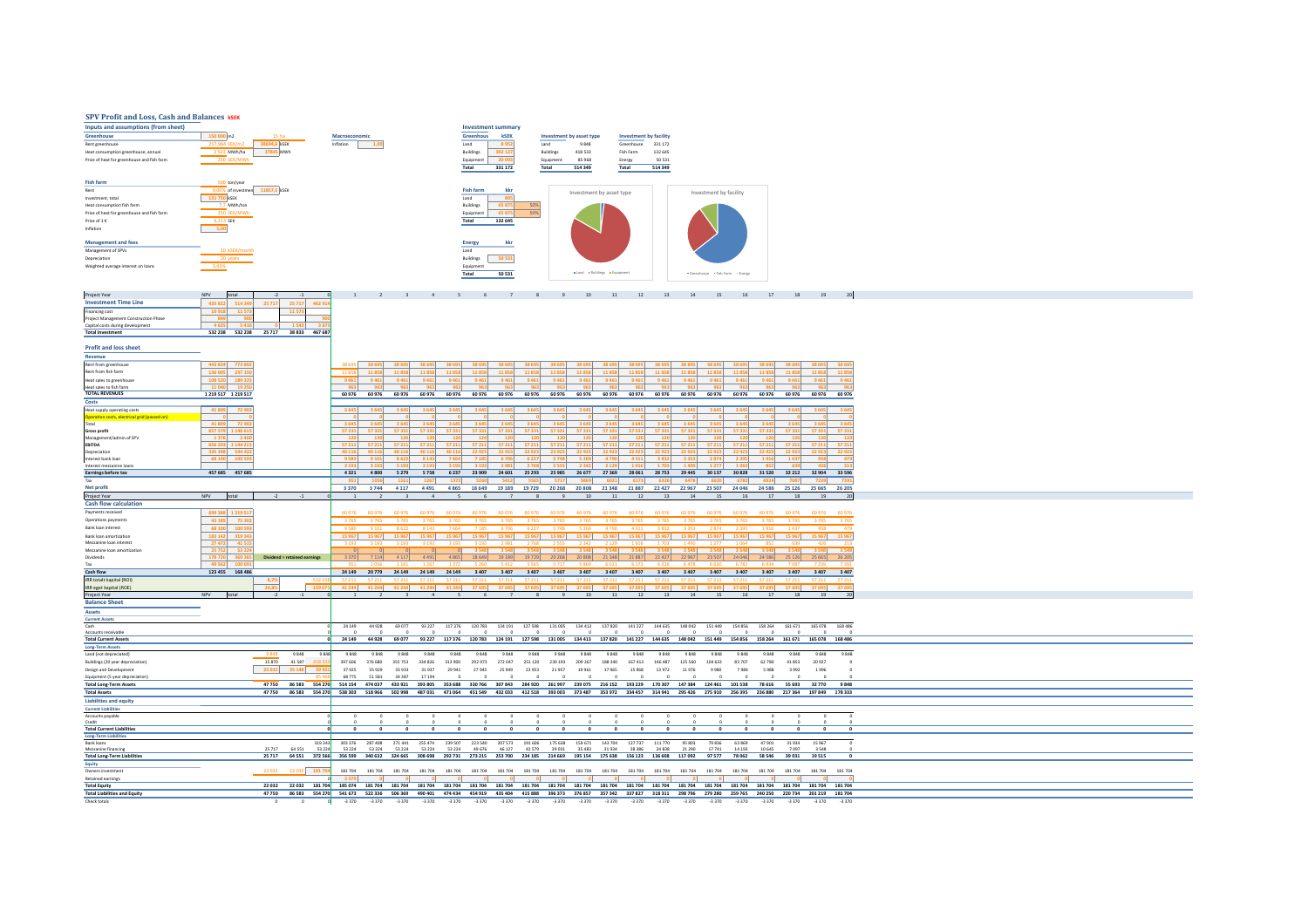| <b>Cap Table for SPV</b>              |                                    |                |                          |                                                                       |                          |                                     | <b>Issue of shares for in-kind</b> |                                      |                                           |        |     | <b>Funding round</b>                      |                        |                                      |                                              |        |  |  |  |  |
|---------------------------------------|------------------------------------|----------------|--------------------------|-----------------------------------------------------------------------|--------------------------|-------------------------------------|------------------------------------|--------------------------------------|-------------------------------------------|--------|-----|-------------------------------------------|------------------------|--------------------------------------|----------------------------------------------|--------|--|--|--|--|
|                                       |                                    | Founding       |                          |                                                                       |                          | <b>Series A Completion Phase II</b> |                                    |                                      |                                           |        |     | <b>Series B Financing Start Phase III</b> |                        |                                      |                                              |        |  |  |  |  |
|                                       |                                    | <b>SEK</b>     |                          |                                                                       |                          |                                     |                                    |                                      |                                           |        |     |                                           |                        |                                      |                                              |        |  |  |  |  |
| Step-up in valuation                  |                                    | N/A            |                          |                                                                       |                          | 1000%                               |                                    |                                      |                                           |        | 40% |                                           |                        |                                      |                                              |        |  |  |  |  |
| Price per share                       |                                    | 100,00         |                          |                                                                       |                          | 1 100.00                            |                                    |                                      |                                           |        |     | 1 540,00                                  |                        |                                      |                                              |        |  |  |  |  |
| New cash raised                       |                                    | 100 000        |                          |                                                                       |                          | 22 032 234                          |                                    |                                      |                                           |        |     | 163 663 119                               |                        |                                      |                                              |        |  |  |  |  |
| Fully diluted pre money               |                                    | $\sim$         |                          |                                                                       |                          | 1 100 000                           |                                    |                                      |                                           |        |     | 32 385 128                                |                        |                                      |                                              |        |  |  |  |  |
| Post money                            |                                    | 100 000        |                          |                                                                       |                          | 23 132 234                          |                                    |                                      |                                           |        |     | 196 048 246                               |                        |                                      |                                              |        |  |  |  |  |
|                                       | <b>Founding</b><br><b>A shares</b> | Cash in        | New B<br>shares          | <b>Total A and</b><br><b>B</b> Shares and<br>warrants for<br>A shares |                          | Value in<br>kind                    | <b>New A</b><br>shares             | <b>B</b> share<br>ownership warrants | <b>Total A and</b><br><b>B</b> Shares and |        |     | Cash in                                   | <b>New B</b><br>shares | <b>B</b> share<br>ownership warrants | <b>Total A and</b><br><b>B</b> Shares<br>and |        |  |  |  |  |
|                                       |                                    | <b>SEK</b>     |                          |                                                                       |                          | <b>SEK</b>                          | #                                  |                                      |                                           |        |     | <b>SEK</b>                                |                        |                                      |                                              |        |  |  |  |  |
| <b>Share capital</b>                  |                                    |                |                          |                                                                       |                          |                                     |                                    |                                      |                                           |        |     |                                           |                        |                                      |                                              |        |  |  |  |  |
| <b>SPV founders</b>                   |                                    |                |                          |                                                                       |                          |                                     |                                    |                                      |                                           |        |     |                                           |                        |                                      |                                              |        |  |  |  |  |
| WA3RM                                 | 1 0 0 0                            | 100 000        |                          | 1 000                                                                 | 100,0%                   | 4799280                             | 4 3 6 3                            |                                      | 5 3 6 3                                   | 25,5%  |     | 3 991 783                                 | 2 5 9 2                | 2,44%                                | 7955                                         | 6,2%   |  |  |  |  |
| Royal Pride Sweden                    | $\sim$                             |                |                          | $\sim$                                                                | 0,0%                     | 12 217 375                          | 11 107                             |                                      | 11 107                                    | 52,89  |     |                                           |                        |                                      | 11 107                                       | 8,7%   |  |  |  |  |
| Veolia Sweden                         | $\sim$                             |                |                          | $\sim$                                                                | 0,0%                     | 1968 420                            | 1789                               |                                      | 1789                                      | 8,5%   |     |                                           |                        |                                      | 1789                                         | 1,4%   |  |  |  |  |
| Founder 4-8                           |                                    |                |                          |                                                                       |                          | 3 047 160                           | 2770                               |                                      | 2770                                      | 13,2%  |     |                                           |                        |                                      | 2 7 7 0                                      | 2,2%   |  |  |  |  |
| founders total                        | 1 0 0 0                            | 100 000        | $\overline{\phantom{a}}$ | 1 0 0 0                                                               | 100%                     | 22 032 234                          | 20 0 29                            | $\overline{\phantom{a}}$             | 21029                                     | 100%   |     | 3 991 783                                 | 2 5 9 2                | 2,44%                                | 23 6 21                                      | 18,6%  |  |  |  |  |
| <b>Investors</b>                      |                                    |                |                          |                                                                       |                          |                                     | ٠                                  |                                      |                                           |        |     |                                           |                        |                                      |                                              |        |  |  |  |  |
| <b>LEAD INVESTOR</b>                  |                                    |                |                          |                                                                       | 0,0%                     | $\mathbf 0$                         |                                    |                                      | ٠                                         | 0,0%   |     | 159 671 336                               | 103 683                | 97,6%                                | 103 683                                      | 81,4%  |  |  |  |  |
| New investor 1                        |                                    |                |                          |                                                                       | 0,0%                     | $\Omega$                            |                                    |                                      |                                           | 0,0%   |     |                                           | $^{\circ}$             | 0,0%                                 | $\sim$                                       | 0,0%   |  |  |  |  |
| New investor 2                        |                                    | ۰              |                          | $\sim$                                                                | 0,0%                     | $\mathbf 0$                         | $\sim$                             |                                      | $\sim$                                    | 0,0%   |     | $\blacksquare$                            | $\Omega$               | 0,0%                                 | $\sim$                                       | 0,0%   |  |  |  |  |
| <b>Investors total</b>                | $\overline{\phantom{a}}$           | $\overline{a}$ | $\overline{\phantom{a}}$ | $\blacksquare$                                                        | $\overline{\phantom{a}}$ | $\overline{\phantom{a}}$            | $\overline{\phantom{a}}$           | $\overline{a}$                       | $\overline{\phantom{a}}$                  | $\sim$ |     | 159 671 336                               | 103 683                | 98%                                  | 103 683                                      | 81,4%  |  |  |  |  |
| <b>Total shares:</b>                  | 1 0 0 0                            | 100 000        | $\overline{\phantom{a}}$ | 1 000                                                                 | 100%                     | 22 032 234                          | 20 0 29                            |                                      | 21029                                     | 100%   |     | 163 663 119                               | 106 275                | 100%                                 | 127 304                                      | 100%   |  |  |  |  |
| <b>Equity incentive program</b>       |                                    |                |                          |                                                                       |                          |                                     |                                    |                                      |                                           |        |     |                                           |                        |                                      |                                              |        |  |  |  |  |
| Founder incentive warrants            |                                    |                |                          |                                                                       |                          |                                     |                                    |                                      |                                           |        |     |                                           |                        |                                      |                                              |        |  |  |  |  |
| Incentive warrants tranche 1          |                                    |                |                          |                                                                       | 0,0%                     |                                     |                                    |                                      |                                           | 0,0%   |     |                                           |                        |                                      |                                              | 0,0%   |  |  |  |  |
| Incentive warrants tranche 2          |                                    |                |                          |                                                                       |                          |                                     |                                    |                                      |                                           | 0,0%   |     |                                           |                        |                                      |                                              | 0,0%   |  |  |  |  |
| <b>Total: Incentive warrants</b>      |                                    |                |                          | $\overline{\phantom{a}}$                                              | 0,0%                     |                                     |                                    |                                      |                                           | 0,0%   |     |                                           |                        |                                      | $\overline{\phantom{a}}$                     | 0,0%   |  |  |  |  |
| <b>Total: All shares and warrants</b> | 1 0 0 0                            | 100 000        | $\overline{\phantom{a}}$ | 1 000                                                                 | 100,0%                   | 22 032 234                          | 20 0 29                            |                                      | 21 0 29                                   | 100,0% |     | 163 663 119                               | 106 275                |                                      | 127 304                                      | 100,0% |  |  |  |  |

Post money check sum 100 000 23 132 234 196 048 246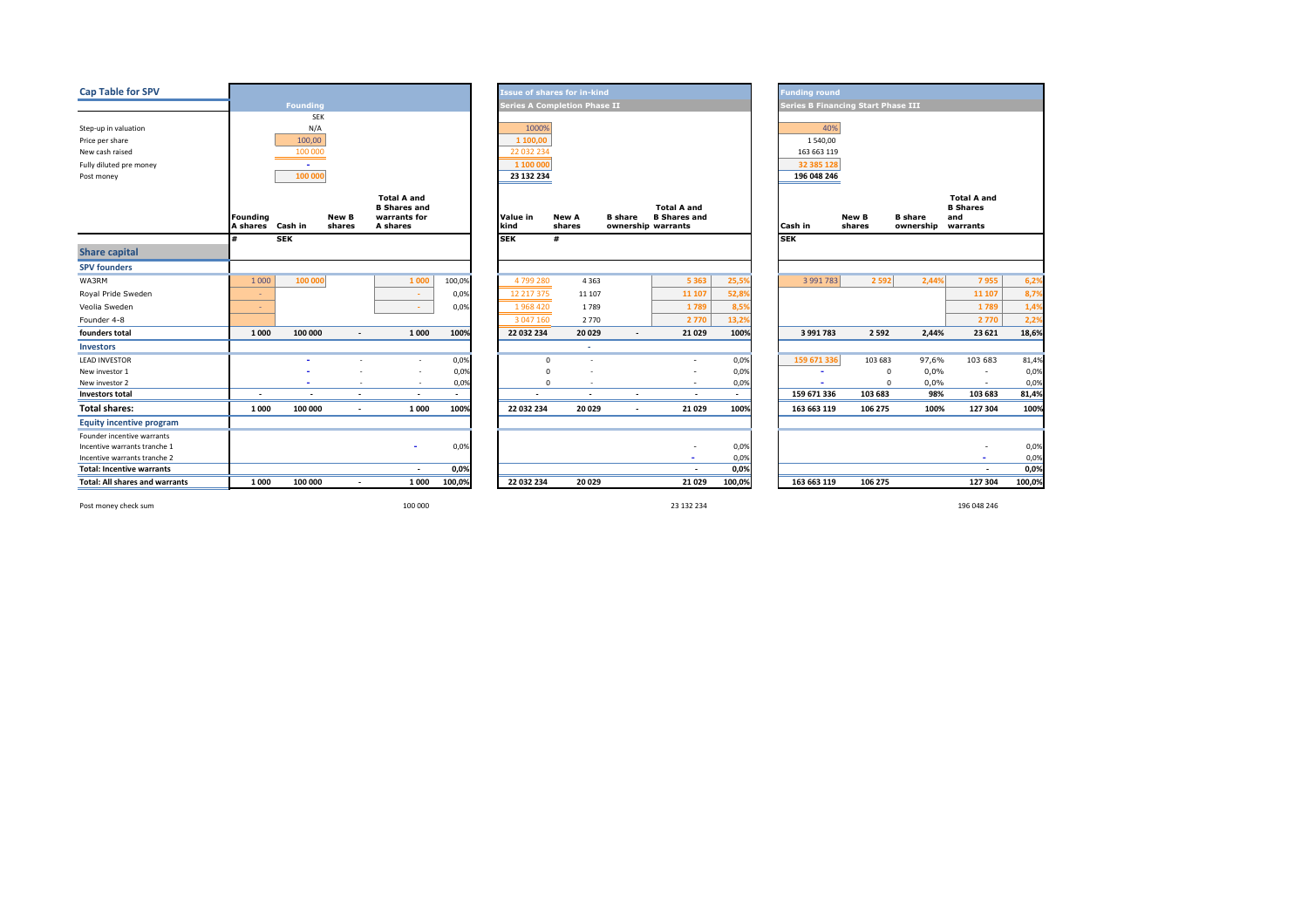| <b>Cash Flows by Financier</b>            |          |          |           |           |           |            |           |           |            |           |           |           |          |          |          |          |          |         |         |          |          |         |         |
|-------------------------------------------|----------|----------|-----------|-----------|-----------|------------|-----------|-----------|------------|-----------|-----------|-----------|----------|----------|----------|----------|----------|---------|---------|----------|----------|---------|---------|
| Project Year                              | $-2$     | $-1$     |           |           |           |            |           |           |            |           |           |           | 10       | 11       | 12       | 13       | 14       | 15      | 16      | 17       | 18       | 19      | 20      |
| Cash                                      |          | $\Omega$ |           | 24 14 9   | 20779     | 24 149     | 24 14 9   | 24 14 9   | 3 4 0 7    | 3 4 0 7   | 3 4 0 7   | 3 4 0 7   | 3 4 0 7  | 3 4 0 7  | 3 4 0 7  | 3 4 0 7  | 3 4 0 7  | 3 4 0 7 | 3 4 0 7 | 3 4 0 7  | 3 4 0 7  | 3 4 0 7 | : 40    |
| Bank                                      |          |          | $-3193$   | 25 547    | 25 068    | 24 589     | 24 110    | 23 631    | 23 152     | 22 673    | 22 194    | 21 71!    | 21 236   | 20757    | 20 278   | 19799    | 19 320   | 18841   | 18 3 62 | 17883    | 17 404   | 16 925  | 16 446  |
| Mezzanine                                 | $-2571$  | -38 833  | 1132      | 3 1 9 3   | 3 1 9 3   | 3 1 9 3    | 3 1 9 3   | 3 1 9 3   | 6742       | 6529      | 6 3 1 6   | 6 10      | 5890     | 5 6 7 7  | 5 4 6 4  | 5 2 5 1  | 5039     | 4826    | 4613    | 4 4 0 0  | 4 1 8 7  | 3 9 7 4 | 3761    |
| Equity                                    | $-100$   | $-22032$ | 163 66    | 3 3 7 0   | 7 1 1 4   | 4 1 1 7    | 4 4 9 1   | 4865      | 18 649     | 19 189    | 19729     | 20 268    | 20 808   | 21 3 48  | 2188     | 22 4 27  | 22 967   | 23 507  | 24 046  | 24 5 86  | 25 1 26  | 25 6 65 | 26 20   |
| <b>Total cash flow</b>                    | $-25817$ | $-60866$ | $-471679$ | 56 260    | 56 155    | 56 049     | 55 944    | 55 839    | 51 951     | 51798     | 51 646    | 51 494    | 51 342   | 51 190   | 51 037   | 50 885   | 50733    | 50 581  | 50428   | 50 276   | 50 124   | 49 972  | 49 820  |
| Cash + equity                             | $-100$   | $-22032$ | $-163663$ | 27 5 19   | 27893     | 28 26 7    | 28 640    | 29 0 14   | 22 057     | 22 5 96   | 23 1 36   | 23 676    | 24 2 15  | 24 755   | 25 29 5  | 25 8 34  | 26 374   | 26 9 14 | 27 454  | 27993    | 28 5 33  | 29 0 73 | 29 6 12 |
| Founders                                  | $-100$   | $-22032$ | $-3992$   | 5 1 0 6   | 5 1 7 6   | 5 2 4 5    | 5 3 1 4   | 5 3 8 4   | 4 0 9 3    | 4 1 9 3   | 4 2 9 3   | 4 3 9 3   | 4 4 9 3  | 4593     | 4 6 9 3  | 4 7 9 4  | 4894     | 4 9 9 4 | 5 0 9 4 | 5 1 9 4  | 5 2 9 4  | 5 3 9 4 | 5 4 9 5 |
| Investors                                 |          |          | $-159671$ | 22 4 13   | 22 7 17   | 23 0 22    | 23 3 26   | 23 6 30   | 17964      | 18 404    | 18843     | 19 28 3   | 19722    | 20 16 2  | 20 601   | 21 04 1  | 21 4 8 0 | 21920   | 22 3 60 | 22 7 9 9 | 23 2 3 9 | 23 678  | 24 1 18 |
| Checksum                                  | $-100$   | $-22032$ | $-163663$ | 27 5 19   | 27 893    | 28 267     | 28 640    | 29 014    | 22 057     | 22 5 9 6  | 23 136    | 23 676    | 24 2 15  | 24 755   | 25 29 5  | 25 8 34  | 26 374   | 26 914  | 27 454  | 27993    | 28 5 3 3 | 29 073  | 29 612  |
| <b>Cumulative Cash Flows by Financier</b> |          |          |           |           |           |            |           |           |            |           |           |           |          |          |          |          |          |         |         |          |          |         |         |
| Project Year                              |          | $-1$     |           |           |           |            |           |           |            |           |           |           | 10       | 11       | 12       | 13       | 14       | 15      | 16      | 17       | 18       | 19      | 20      |
| Cash                                      |          |          |           | 24 14 9   | 44 928    | 69 077     | 93 2 27   | 117 376   | 120 783    | 124 19:   | 127 598   | 131 005   | 134 413  | 137820   | 141 227  | 144 635  | 148 042  | 151 449 | 154 856 | 158 264  | 161 671  | 165 078 | 168 486 |
| Bank                                      |          |          | $-319343$ | $-293795$ | $-268727$ | $-244$ 137 | $-220027$ | -196 396  | 173 243    | $-150570$ | $-128376$ | $-106660$ | $-85424$ | $-64667$ | $-44389$ | $-24589$ | $-5269$  | 13 5 72 | 31934   | 49 817   | 67 222   | 84 147  | 100 593 |
| Mezzanine                                 | $-25717$ | $-64551$ | $-53224$  | $-50030$  | $-46837$  | $-43643$   | $-40450$  | $-37257$  | $-30515$   | $-23986$  | $-17670$  | $-11567$  | $-5677$  |          | 5464     | 10 7 16  | 15 7 54  | 20 580  | 25 193  | 29 5 9 2 | 33779    | 37753   | 41515   |
| Equity                                    | $-100$   | $-22132$ | $-185795$ | $-182425$ | $-175311$ | $-171194$  | $-166703$ | $-161838$ | $-143.189$ | $-124000$ | $-104271$ | $-84003$  | $-63195$ | $-41847$ | $-19959$ | 2468     | 25 4 35  | 48 941  | 72 987  | 97573    | 122 699  | 148 364 | 174 569 |
| <b>Total Cash</b>                         | $-25817$ | -86 683  | $-558362$ | -502 102  | -445 947  | -389 897   | -333 953  | $-278115$ | $-226164$  | $-174366$ | -122 719  | $-71225$  | $-19883$ | 31 30 6  | 82 343   | 133 229  | 183 962  | 234 542 | 284 971 | 335 247  | 385 371  | 435 343 | 485 162 |
| Cash + equity                             | $-100$   | $-22132$ | -185 795  | $-158276$ | $-130383$ | $-102$ 116 | $-73476$  | $-44462$  | $-22406$   | 191       | 23 3 27   | 47 002    | 71 218   | 95 973   | 121 268  | 147 102  | 173 476  | 200 390 | 227 844 | 255 837  | 284 370  | 313 443 | 343 055 |
| Founders                                  | $-100$   | $-22132$ | $-26124$  | $-21018$  | $-15842$  | $-10597$   | $-5283$   | 100       | 4 1 9 3    | 8386      | 12 679    | 17072     | 21 5 6 5 | 26 158   | 30 852   | 35 645   | 40 539   | 45 533  | 50 627  | 55 821   | 61 116   | 66 510  | 72 005  |
| Investors                                 | $\Omega$ |          | $-159671$ | $-137258$ | $-114541$ | $-91519$   | $-68193$  | $-44563$  | $-26599$   | $-8195$   | 10 648    | 29 9 31   | 49 653   | 69 815   | 90 416   | 111 457  | 132 937  | 154 857 | 177 217 | 200 016  | 223 254  | 246 933 | 271 050 |
| Checksum                                  | $-100$   | $-22132$ | $-185795$ | $-158276$ | $-130383$ | $-102116$  | $-73476$  | $-44462$  | $-22406$   | 191       | 23 327    | 47 002    | 71 218   | 95 973   | 121 268  | 147 102  | 173 476  | 200 390 | 227 844 | 255 837  | 284 370  | 313 443 | 343 055 |

### **Returns**

| All equity | 8.5%  |
|------------|-------|
| Founders   | 12.9% |
| Investors  | 7,4%  |



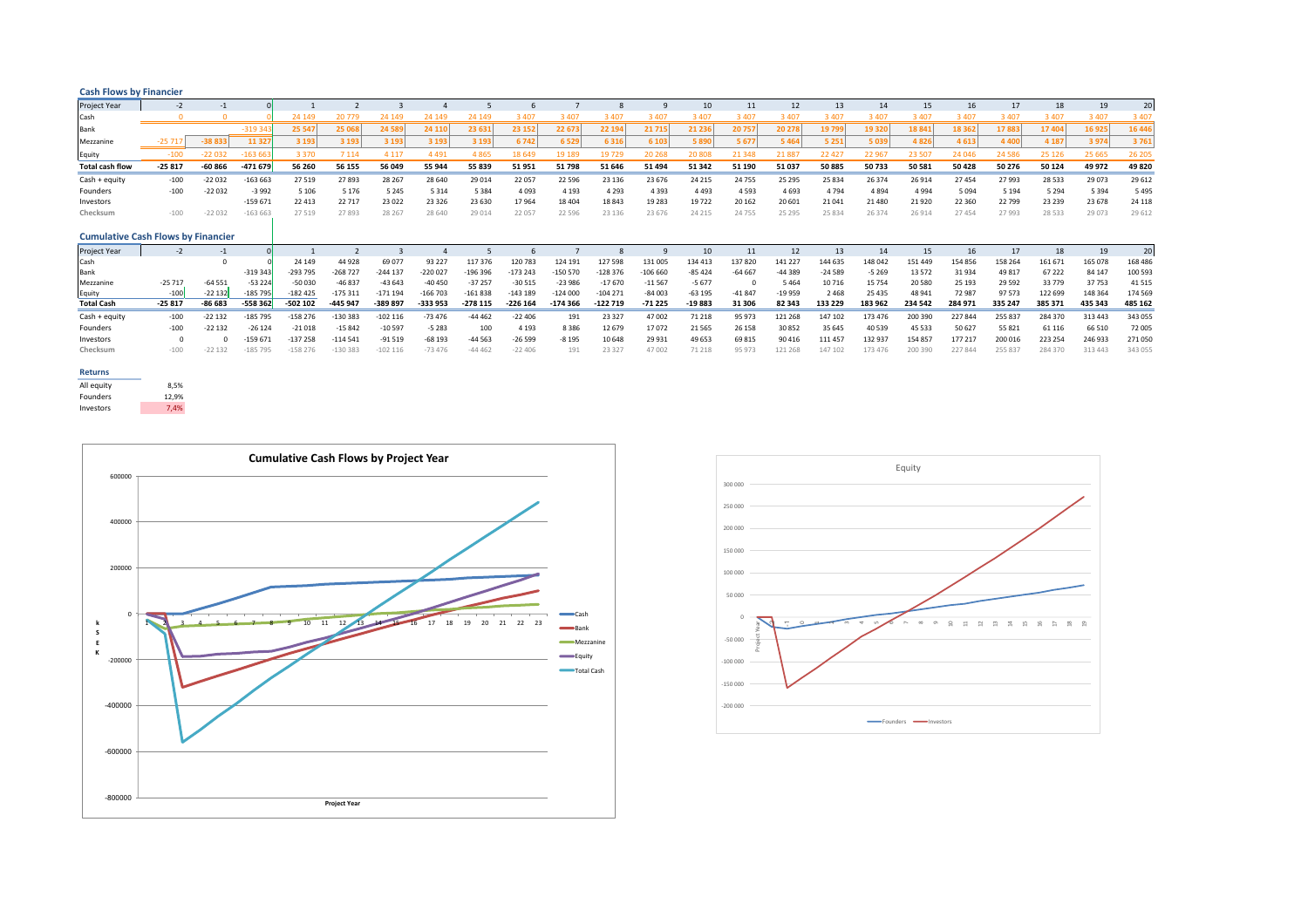# **Design and Development Stage Investment**  RePro Food **Project Scale Project Scale**

| Greenhouse     | ha   | Greenhouse     | ha<br>ـ د ۲ |
|----------------|------|----------------|-------------|
| Fish Farm<br>. | tons | Fish Farm<br>. | 500 to      |

| <b>Development and Design</b>           | Sum     |
|-----------------------------------------|---------|
| Greenhouse                              | 7775    |
| <b>Fish Farm</b>                        | 3 500   |
| Energy systems                          | 2 3 5 4 |
| Financing, legal and business structure | 4008    |
| Project management                      | 2 1 7 1 |
| Other                                   | 675     |
| <b>Total</b>                            | 20 483  |

| Greenhouse                              | 15 <sub>ha</sub> | Greenhouse                              | $15$ ha     |               |                |              |              |
|-----------------------------------------|------------------|-----------------------------------------|-------------|---------------|----------------|--------------|--------------|
| Fish Farm                               | 500 tons         | Fish Farm                               | 500 tons    |               |                |              |              |
| <b>Development and Design</b>           | <b>Sum</b>       | <b>Equity input by party</b>            | <b>kSEK</b> | %             | <b>Value</b>   |              |              |
| Greenhouse                              | 7775             | Findus Sverige Aktiebolag               | 380         | 3,24%         | 715            |              |              |
| Fish Farm                               | 3 500            | Bjuvs kommun                            | 95          | 0,81%         | 179            |              |              |
| Energy systems                          | 2 3 5 4          | Royal Pride Sweden                      | 6495        | 55,45%        | 12 217         |              |              |
| Financing, legal and business structure | 4 0 0 8          | Söderåsens Bioenergi                    | 53          | 0,45%         | 99             |              |              |
| Project management                      | 2 1 7 1          | Sveriges Lantbruksuniversitet           | 205         | 1,75%         | 386            |              |              |
| Other                                   | 675              | Vegafish Bjuv                           | 888         | 7,58%         | 1670           |              |              |
| <b>Total</b>                            | 20 4 83          | Veolia Sverige AB                       | 1046        | 8,93%         | 1968           |              |              |
|                                         |                  | WA3RM                                   | 2 5 5 1     | 21,78%        | 4799           |              |              |
|                                         |                  | <b>Total</b>                            | 11 7 12     | 100,00%       | 22 032         |              |              |
| <b>Project value at completion</b>      | 22 0 32          | <b>Development and Design</b>           | <b>Sum</b>  | <b>Equity</b> | <b>Subsidy</b> | <b>Other</b> | <b>Scope</b> |
|                                         |                  | Greenhouse                              | 11 662      | 6495          | 5 1 6 8        |              | 150%         |
|                                         |                  | Fish Farm                               | 1750        | 888           | 863            |              | 50%          |
|                                         |                  | Energy systems                          | 1766        | 1046          | 719            |              | 75%          |
|                                         |                  | Financing, legal and business structure | 4 0 0 8     | 2 5 5 1       | 2 5 4 9        | $-1092$      | 100%         |
|                                         |                  | Project management                      | 2 1 7 1     | 380           | 380            | 1412         | 100%         |

Other 675 353 323 100%

**Total 22 032 11 712 10 000 320**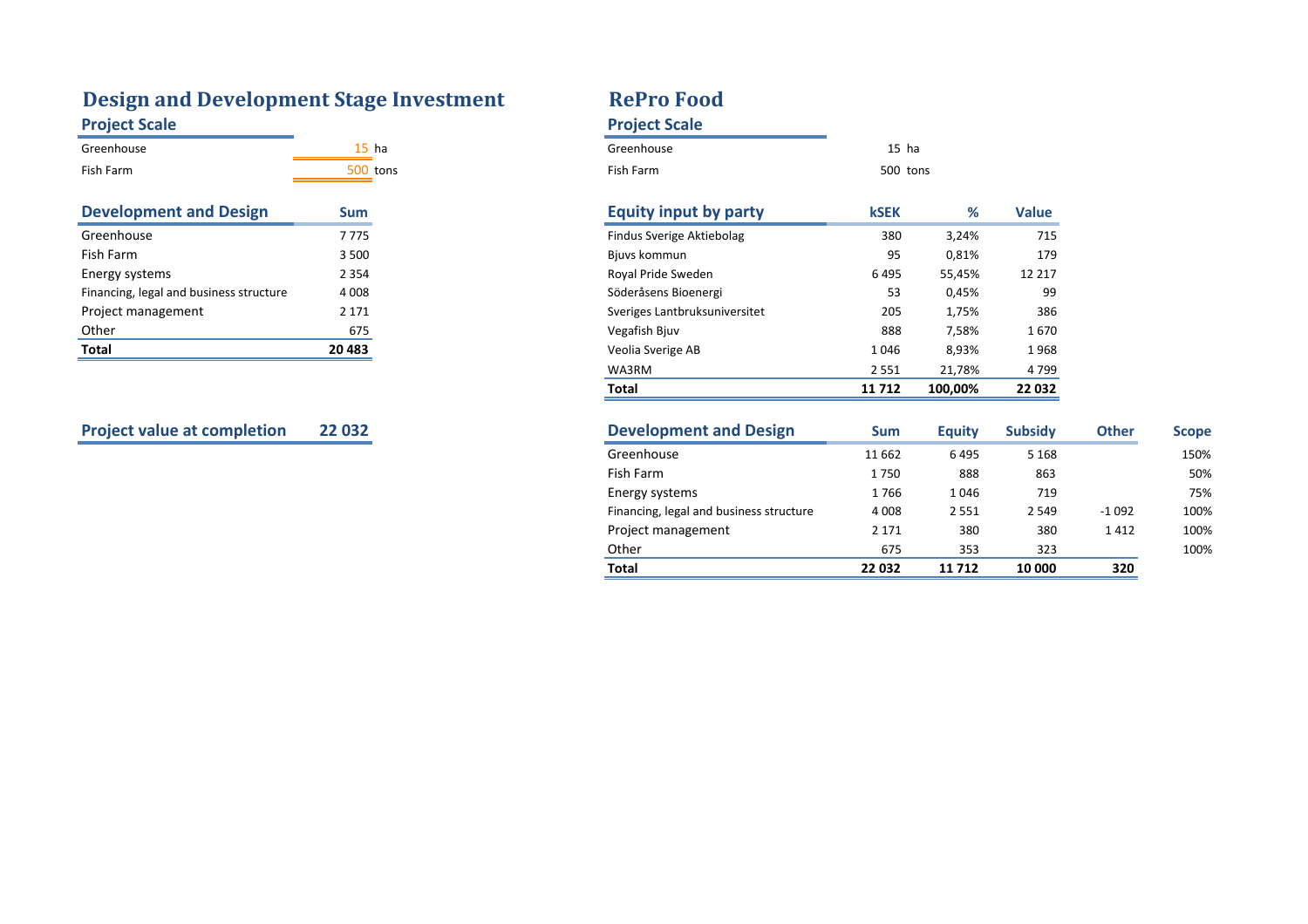## **Greenhouse Operations PnL and Cash**

| <b>Inputs to calculations</b>        |                   |         | Revenue       | 180033  |
|--------------------------------------|-------------------|---------|---------------|---------|
| Size of greenhouse (production area) | ha                |         | Direct proc   | 29 401  |
| Operational investment               | <b>kSEK</b>       | 26 857  | Rent          | 38 695  |
| Discount factor WACC                 | %                 | 6,0%    | Energy and    | 21937   |
| Weighted average interest on loans   | %                 | 3,4%    | <b>EBITDA</b> | 128 695 |
| Weighted average term on loans       | år                | 20      |               |         |
| Loan's portion of total financing    | %                 | 70%     |               |         |
| Depreciation period (linear)         | year              | 20      |               |         |
| Average inflation index              | %                 | 1,00    |               |         |
| Price development production         | %                 | 1,00    |               |         |
| Rent greenhouse                      | SEK/m2            | 257.964 |               |         |
| Price of 1 €                         | <b>SEK</b>        | 9,213   |               |         |
| Average selling pricelevel tomato    | $\varepsilon$ /kg | 1.751   |               |         |



| <b>Profit and loss sheet</b>               | <b>kSEK</b> |         |         |         |         |         |         |         |         |         |         |         |         |         |         |         |         |         |         |         |
|--------------------------------------------|-------------|---------|---------|---------|---------|---------|---------|---------|---------|---------|---------|---------|---------|---------|---------|---------|---------|---------|---------|---------|
| Year of operation                          |             |         |         |         |         | 6       |         | 8       | 9       | 10      | 11      | 12      | 13      | 14      | 15      | 16      | 17      | 18      | 19      | 20      |
| Revenue                                    | 180 03      | 180 033 | 180 033 | 180 033 | 180 033 | 180033  | 180 033 | 180 033 | 180 033 | 180 033 | 180 033 | 180 033 | 180 033 | 180 033 | 180 033 | 180 033 | 180 033 | 180 033 | 180 033 | 180 033 |
| Direct production costs excl. energy & CO2 | 29 401      | 29 401  | 29 401  | 29 401  | 29 401  | 29 401  | 29 401  | 29 401  | 29 401  | 29 40:  | 29 401  | 29 401  | 29 401  | 29 401  | 29 401  | 29 401  | 29 401  | 29 401  | 29 401  | 29 401  |
| Rent                                       | 38 69       | 38 695  | 38 695  | 38 69   | 38 695  | 38 695  | 38 69   | 38 695  | 38 695  | 38 695  | 38 69   | 38 695  | 38 695  | 38 695  | 38 695  | 38 695  | 38 695  | 38 695  | 38 695  | 38 695  |
| Electricity costs                          | 12 02:      | 12022   | 12022   | 12 0 22 | 12022   | 12022   | 12022   | 12022   | 12 022  | 12022   | 12022   | 12022   | 12 0 22 | 12022   | 12022   | 12022   | 12 0 22 | 12 0 22 | 12022   | 12 02 2 |
| Heat costs                                 | 9 4 6       | 9461    | 9 4 6 1 | 9461    | 9 4 6 1 | 9461    | 9 4 6 1 | 9461    | 9461    | 9 4 6 1 | 9461    | 9 4 6 1 | 9 4 6 1 | 9461    | 9461    | 9461    | 9 4 6 1 | 9 4 6 1 | 9461    | 9 4 6 1 |
| Electricity grid cost                      | 261         | 261     | 261     | 261     | 261     | 261     | 261     | 261     | 261     | 261     | 261     | 261     | 261     | 261     | 261     | 261     | 261     | 261     | 261     | 261     |
| CO <sub>2</sub>                            | 192         | 192     | 192     | 192     | 192     | 192     | 192     | 192     | 192     | 192     | 192     | 192     | 192     | 192     | 192     | 192     | 192     | 192     | 192     | 192     |
| <b>Total production costs</b>              | 90 032      | 90 032  | 90 032  | 90 032  | 90 032  | 90 032  | 90 032  | 90 032  | 90 032  | 90 032  | 90 032  | 90 032  | 90 032  | 90 032  | 90 032  | 90 032  | 90 032  | 90 032  | 90 032  | 90 032  |
| <b>EBITDA</b>                              | 128 695     | 128 695 | 128 695 | 128 69  | 128 695 | 128 695 | 128 69! | 128 695 | 128 695 | 128 69  | 128 69  | 140 978 | 140 97  | 140 978 | 140 978 | 140 978 | 140 978 | 140 97  | 140 978 | 140 978 |
| Depreciation                               |             |         |         |         |         |         |         |         |         |         |         |         |         |         |         |         |         |         |         |         |
| <b>EBIT</b>                                | 128 69      | 128 695 | 128 695 | 128 69  | 128 695 | 128 695 | 128 695 | 128 695 | 128 695 | 128 695 | 128 69  | 140 978 | 140 978 | 140 978 | 140 978 | 140 978 | 140 978 | 140 978 | 140 978 | 140 978 |
| Interest                                   | 921         |         |         |         |         |         |         |         |         |         |         |         |         |         |         |         |         |         |         |         |
| <b>Earnings before tax</b>                 | 127 774     | 128 695 | 128 695 | 128 69  | 128 695 | 128 695 | 128 69  | 128 695 | 128 695 | 128 69  | 128 69  | 140 978 | 140 978 | 140 978 | 140 978 | 140 978 | 140 978 | 140 978 | 140 978 | 140 978 |
|                                            |             | 71%     | 71%     | 71%     | 71%     | 71%     | 71%     | 71%     | 71%     | 71%     | 71%     | 78%     | 78%     | 78%     | 78%     | 78%     | 78%     | 78%     | 78%     | 78%     |
| <b>Cash Flow</b>                           |             |         |         |         |         |         |         |         |         |         |         |         |         |         |         |         |         |         |         |         |
| Payments recieved                          | 180033      | 180 033 | 180033  | 180 033 | 180 033 | 80033   | 180 033 | 180 033 | 180 033 | 180 033 | 180 033 | 180 033 | 180 033 | 180 033 | 180 033 | 180 033 | 180 033 | 180033  | 180 033 | 180 033 |
| Cost payments                              | 90 95       | 90 032  | 90 032  | 90 032  | 90 032  | 90032   | 90 03:  | 90 032  | 90 032  | 90 032  | 90 032  | 90 032  | 90 032  | 90 032  | 90 032  | 90 032  | 90 032  | 90 032  | 90 032  | 90 032  |
| Cash flow (equity)                         | 89 080      | 90 001  | 90 001  | 90 001  | 90 001  | 90 001  | 90 001  | 90 001  | 90 001  | 90 001  | 90 001  | 90 001  | 90 001  | 90 001  | 90 001  | 90 001  | 90 001  | 90 001  | 90 001  | 90 001  |
| Cash flow (total capital)                  | 128 695     | 128 695 | 128 695 | 128 695 | 128 695 | 128 695 | 128 695 | 128 695 | 128 695 | 128 695 | 128 695 | 140 978 | 140 978 | 140 978 | 140 978 | 140 978 | 140 978 | 140 978 | 140 978 | 140 978 |

**Inputs to calculations** Revenue 180 033 Direct proc 29 401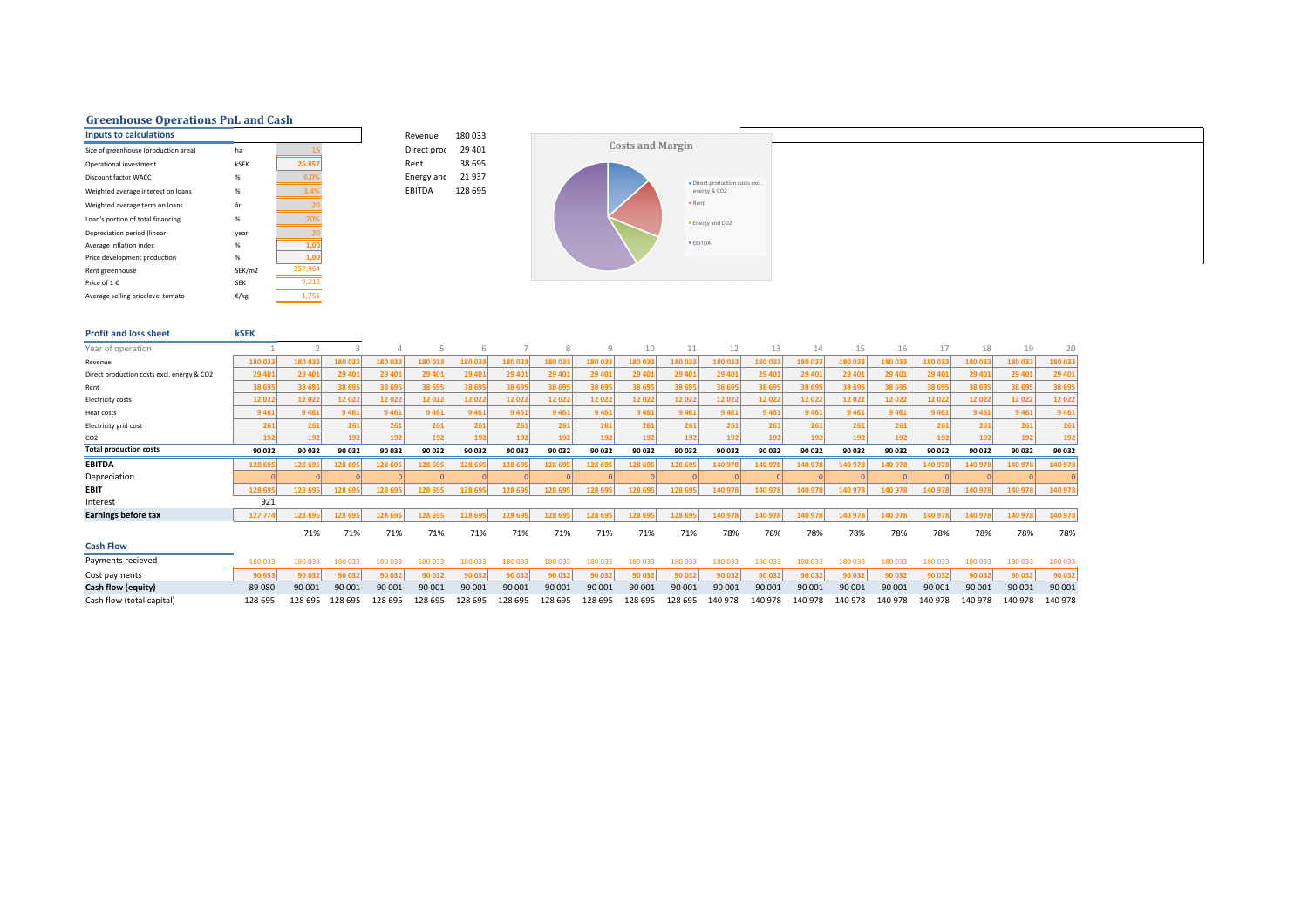| <b>Fish Farm Operations PnL and Cash</b> |             |              |                          |          |          |          |                          |          |          |                |                          |         |          |          |                 |          |          |          |          |          |          |                 |         |  |
|------------------------------------------|-------------|--------------|--------------------------|----------|----------|----------|--------------------------|----------|----------|----------------|--------------------------|---------|----------|----------|-----------------|----------|----------|----------|----------|----------|----------|-----------------|---------|--|
| <b>Inputs to calculations</b>            |             |              |                          |          |          |          | <b>Avkastning</b>        |          |          |                |                          |         |          |          |                 |          |          |          |          |          |          |                 |         |  |
| Size of fish farm (production volume)    | 500 tons    |              |                          |          |          |          | IRR totalt kapital (ROI) |          |          |                | 18,7% (obelånat projekt) |         |          |          |                 |          |          |          |          |          |          |                 |         |  |
| Depreciable operational investment       |             | kSEK         |                          |          |          |          | IRR eget kapital (ROE)   |          |          | 60,3%          |                          |         |          |          |                 |          |          |          |          |          |          |                 |         |  |
| Operational capital                      | 60 000 KSEK |              |                          |          |          |          |                          |          |          |                |                          |         |          |          |                 |          |          |          |          |          |          |                 |         |  |
| <b>Discount factor WACC</b>              | 6,0% %      |              |                          |          |          |          |                          |          |          |                |                          |         |          |          |                 |          |          |          |          |          |          |                 |         |  |
| Weighted average interest on loans       | 3,0% %      |              |                          |          |          |          |                          |          |          |                |                          |         |          |          |                 |          |          |          |          |          |          |                 |         |  |
| Weighted average term on loans           |             | 10 vears     |                          |          |          |          |                          |          |          |                |                          |         |          |          |                 |          |          |          |          |          |          |                 |         |  |
| Loan's portion of total financing        | 50% %       |              |                          |          |          |          |                          |          |          |                |                          |         |          |          |                 |          |          |          |          |          |          |                 |         |  |
| Depreciation period (linear)             | 5 lår       |              |                          |          |          |          |                          |          |          |                |                          |         |          |          |                 |          |          |          |          |          |          |                 |         |  |
| Average inflation index                  | 1,000       |              |                          |          |          |          |                          |          |          |                |                          |         |          |          |                 |          |          |          |          |          |          |                 |         |  |
| Price development                        | 1,00        |              |                          |          |          |          |                          |          |          |                |                          |         |          |          |                 |          |          |          |          |          |          |                 |         |  |
| <b>Profit and Loss</b>                   | kSEK        |              |                          |          |          |          |                          |          |          |                |                          |         |          |          |                 |          |          |          |          |          |          |                 |         |  |
| Operations year                          | $\circ$     | $\mathbf{1}$ | $\overline{\phantom{a}}$ |          |          | 5        | 6                        |          |          | $\overline{q}$ | 10                       | 11      | 12       | 13       | 14              | 15       | 16       | 17       | 18       | 19       | 20       | 21              | 22      |  |
|                                          | 2017<br>    | 2018         | 2019                     | 2020     | 2021     | 2022     | 2023                     | 2024     | 2025     | 2026           | 2027                     | 2028    | 2029     | 2030     | 2031            | 2032     | 2033     | 2034     | 2035     | 2036     | 2037     | 2038            | 2039    |  |
| Revenue                                  |             |              | 15 625                   | 62 500   | 62 500   | 62 500   | 62 500                   | 62 500   | 62 500   | 62 500         | 62 500                   | 62 500  | 62 500   | 62 500   | 62 500          | 62 500   | 62 500   | 62 500   | 62 500   | 62 500   | 62 500   | 62 500          | 62 500  |  |
| Operational costs                        |             | 34 5 50      | 34 5 50                  | 34 5 50  | 34 550   | 34 5 50  | 34 5 50                  | 34 5 50  | 34 5 50  | 34 5 50        | 34 5 50                  | 34 5 50 | 34 5 50  | 34 5 50  | 34 5 50         | 34 5 50  | 34 5 50  | 34 5 50  | 34 5 50  | 34 5 50  | 34 5 50  | 34 5 50         | 34 5 50 |  |
| Rent (included in Ops Cost)              |             | $\Omega$     | $\Omega$                 | $\Omega$ | $\Omega$ | $\Omega$ | $\Omega$                 | $\Omega$ | $\Omega$ | $\Omega$       | $\Omega$                 |         | $\Omega$ | $\Omega$ | $\Omega$        | $\Omega$ | $\Omega$ | $\Omega$ | $\Omega$ | $\Omega$ | $\Omega$ | $\circ$         | $\circ$ |  |
| Heat purchase                            |             |              |                          |          |          |          |                          |          |          |                |                          |         |          |          |                 |          |          |          |          |          |          |                 |         |  |
| <b>Net earnings (EBITDA)</b>             |             | $-34550$     | $-18925$                 | 27 950   | 27 950   | 27 950   | 27 950                   | 27 950   | 27 950   | 27950          | 27 950                   | 27 950  | 27 950   | 27 950   | 27 950          | 27 950   | 27 950   | 27 950   | 27 950   | 27 950   | 27 950   | 27 950          | 27 950  |  |
| Depreciation                             |             |              |                          |          |          |          |                          |          |          |                |                          |         |          |          |                 |          |          |          |          |          |          |                 |         |  |
| Net income                               |             | $-34550$     | $-18925$                 | 27 950   | 27 950   | 27 950   | 27 950                   | 27950    | 27 950   | 27 950         | 27 950                   | 27 950  | 27 950   | 27 950   | 27 950          | 27 950   | 27 950   | 27 950   | 27 950   | 27 950   | 27 950   | 27 950          | 27 950  |  |
| Interest                                 |             | 900          | 900                      | 900      | 900      | 900      | 900                      | 900      | 900      | 900            |                          |         |          |          |                 |          |          |          |          |          |          |                 |         |  |
| Income before tax                        |             | $-35450$     | $-19825$                 | 27 050   | 27 050   | 27 05 0  | 27 050                   | 27 050   | 27 050   | 27 050         | 27950                    | 27950   | 27950    | 27950    | 27950           | 27950    | 27950    | 27950    | 27950    | 27950    | 27950    | 27950           | 27950   |  |
|                                          |             |              |                          |          |          |          |                          |          |          |                |                          |         |          |          |                 |          |          |          |          |          |          |                 |         |  |
| <b>Cash Flow Analysis</b>                |             |              |                          |          |          |          |                          |          |          |                |                          |         |          |          |                 |          |          |          |          |          |          |                 |         |  |
| Cash in                                  | 60 000      | 60 000       | 15 6 25                  | 62 500   | 62 500   | 62 500   | 62 500                   | 62 500   | 62 500   | 62 500         | 62 500                   | 62 500  | 62 500   | 62 500   | 62 500          | 62 500   | 62 500   | 62 500   | 62 500   | 62 500   | 62 500   | 62 500          | 62 500  |  |
| Cash out                                 |             | 32 450       | 32 450                   | 32 450   | 32 450   | 32 450   | 32 450                   | 32 450   | 32 450   | 32 450         | 31 550                   | 34 5 50 | 34 550   | 34 5 50  | 34 5 50         | 34 5 50  | 34 5 50  | 34 5 50  | 34 5 50  | 34 5 50  | 34 5 50  | 34 5 50         | 34 5 50 |  |
| Cash flow (equity)                       | $-30000$    | 27550        | $-16825$                 | 30 050   | 30 050   | 30 050   | 30 050                   | 30 050   | 30 050   | 30 050         | 30 950                   | 27950   | 27950    | 27950    | 27 950          | 27950    | 27950    | 27950    | 27 950   | 27950    | 27950    | 27 950          | 27 950  |  |
| Cash Flow (total capital)                | $-60000$    | $-34550$     | $-18925$                 | 27 950   | 27 950   | 27950    | 27 950                   | 27 950   | 27950    | 27950          | 27 950                   | 27950   | 27 950   | 27 950   | 27 950          | 27950    | 27 950   | 27950    | 27950    | 27950    | 27950    | 27950           | 27 950  |  |
| <b>Total Cash</b>                        | 60 000      | 25 450       | 6525                     | 34 475   | 62 425   | 90 375   | 118 325                  | 146 275  | 174 225  | 202 175        | 230 125                  | 258 075 | 286 025  |          | 313 975 341 925 | 369875   | 397825   | 425 775  | 453 725  | 481 675  | 509 625  | 537 575 565 525 |         |  |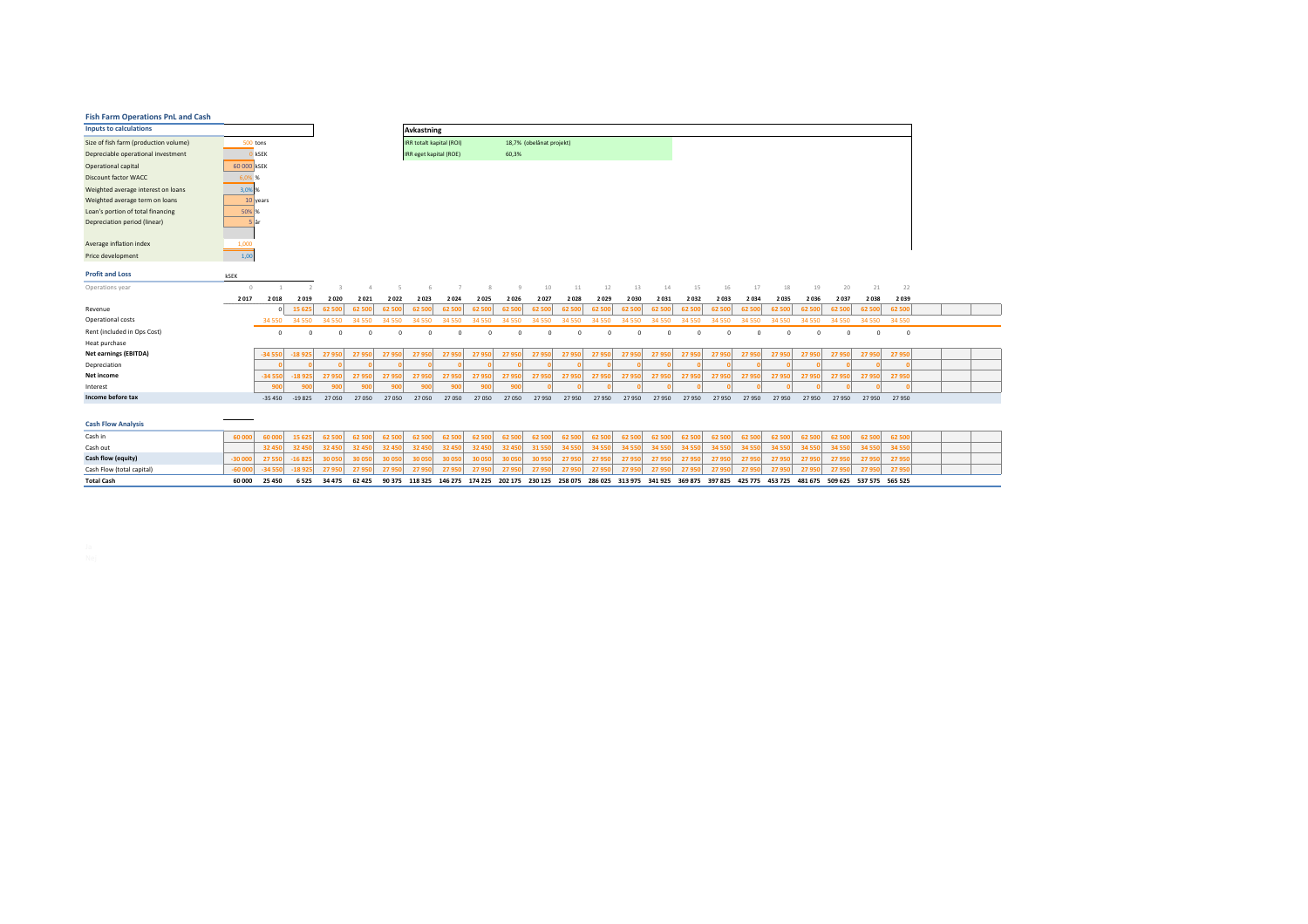### **Greenhouse Investment Calculation**

| summan                                          |                |                   |        |                 | <b>Basis of estimates</b>                          |              |      | Energy and water consumpt |            |
|-------------------------------------------------|----------------|-------------------|--------|-----------------|----------------------------------------------------|--------------|------|---------------------------|------------|
|                                                 |                | Area Total price  | Per m2 |                 | "160905 Sweden II Financial Feasibilty v2.0"       |              |      | Area in production        | Year       |
|                                                 | m <sub>2</sub> | FUR               | EUR/m2 |                 | For TIC                                            |              |      |                           |            |
| TOTAL INVESTMENTS                               | 69 465         | 16,646,680        | 240    |                 |                                                    |              |      | Days in a month           | 365        |
|                                                 |                |                   |        |                 |                                                    |              |      |                           |            |
| Land                                            | 69 4 65        | 450 000           | 6,5    | 2.70%           | <b>Greenhouse Operations</b>                       |              |      | Gas consumption           | 2 110 116  |
| <b>Building</b>                                 |                | 69 465 15 165 680 | 218,3  | 91,10%          |                                                    |              |      | CO2 consumption           | 260 583    |
| Machine                                         | 69 4 65        | 1031000           | 14,8   | 6,19%           | <b>Financial structure</b>                         |              |      | Greenhouse heating        | 17526      |
|                                                 |                |                   |        |                 | Working capital during operation                   | 1 350 000 €  |      | Electricity               | 24 172 350 |
| <b>INTERNATIONAL INVESTMENTS</b>                |                | Area Total price  |        |                 |                                                    |              |      |                           | 100%       |
|                                                 |                |                   |        | Per m2 Category |                                                    |              |      | Heat use per month        |            |
| <b>Buildings</b>                                | m2             | EUR               |        |                 | Revenues                                           |              |      |                           |            |
| Greenhouse excluding double glass wall          | 69465          | 4 247 500         |        |                 | Square meters                                      | 69465 m2     |      |                           |            |
| Pack house (building including floor, excludin  | 4495           | 283,500           |        |                 | Weighted average sellingpricelevel tomato (excl    | 1,751 K/kg   |      |                           |            |
| <b>Total building</b>                           | 69 4 65        | 5 031 000         |        | 72,42 Building  | Yearly selling price increase                      | 0%           |      |                           |            |
|                                                 |                |                   |        |                 | Annual production                                  | 5 168 196    | 74,4 | CO2 price                 | 0,08       |
| Screening                                       |                |                   |        |                 |                                                    |              |      |                           |            |
| Dek en gevelscherm                              |                | 465,000           |        |                 |                                                    |              |      |                           |            |
|                                                 | 69,465         | 465,000           |        |                 |                                                    |              |      |                           |            |
| <b>Total screening</b>                          |                |                   |        | 6.69 Building   | Costs                                              |              |      |                           |            |
|                                                 |                |                   |        |                 | Heat consumption greenhouse, annual                | 2 523 MWh/ha |      |                           |            |
| <b>Assimilation lighting</b>                    |                |                   |        |                 | Electricity consumption                            | 3 480 MWh/ha |      |                           |            |
| Growlight installation                          |                | 1061000           |        |                 | Operations cost (not including rent and heat)      | 212 750 K/ha |      |                           |            |
| Growlight installation 8600 armature            |                | 1.640.000         |        |                 |                                                    |              |      |                           |            |
| Labour installing                               |                | 45 800            |        |                 |                                                    |              |      |                           |            |
| <b>Total assimilation lighting</b>              | 69 4 65        | 2746 800          |        | 39,54 Building  |                                                    |              |      |                           |            |
|                                                 |                |                   |        |                 | Export Table, Scaled, kkr                          | 15 ha        |      |                           |            |
|                                                 |                |                   |        |                 |                                                    |              |      |                           |            |
| <b>Heating and CO2 installation</b>             |                |                   |        |                 | <b>Greenhouse Investment Summary</b>               | kSEK         |      | Investment by asset type  |            |
| <b>Heating installation</b>                     |                | 1920000           |        |                 | Land                                               |              |      | tand                      | 8952       |
| Transportation DAP to building site             |                | 123 000           |        |                 | Purchase land                                      | 8 9 5 2      |      | <b>Buildings</b>          | 302 127    |
|                                                 |                | 122,000           |        |                 |                                                    |              |      |                           | 20.093     |
| Digging works and rental of machine equipment   |                |                   |        |                 | <b>Buildings</b>                                   |              |      | Equipment                 |            |
| Total heating and CO2 installation              | 69 4 65        | 2 165 000         |        | 31,17 Building  | Ground works                                       | 13 9 26      |      | Total                     | 331 172    |
|                                                 |                |                   |        |                 | Connections, heat                                  | 8 9 5 2      |      |                           |            |
| <b>Energy systems</b>                           |                |                   |        |                 | Greenhouse excluding double glass wall             | 84 501       |      |                           |            |
|                                                 |                | $\mathfrak{o}$    |        |                 | Pack house (building including floor, excluding in | 15 587       |      |                           |            |
| $\mathbf{b}$                                    |                | $\mathfrak{o}$    |        |                 | Screening                                          | 9 2 5 1      |      |                           |            |
|                                                 |                | $\mathfrak{o}$    |        |                 | Lighting                                           | 54,645       |      |                           |            |
| Total energy systems                            | 69 4 65        | $\circ$           | 0,00   |                 | Heating and CO2 installation                       | 43.071       |      |                           |            |
|                                                 |                |                   |        |                 | Water systems                                      | 19924        |      |                           |            |
| <b>Water systems</b>                            |                |                   |        |                 | Electrical                                         | 18 2 3 1     |      |                           |            |
| <b>Total installation</b>                       |                | 558 000           |        |                 | <b>Building IT systems</b>                         | 418          |      |                           |            |
|                                                 |                | 280,000           |        |                 |                                                    | 1.790        |      |                           |            |
| Hanging gutters                                 |                |                   |        |                 | Plant growing systems                              |              |      |                           |            |
| Groundwork                                      |                | 140 000           |        |                 | Interior                                           | 5 3 7 1      |      |                           |            |
| Racin                                           |                | 23.500            |        |                 | License                                            | 1.393        |      |                           |            |
| Total water systems                             |                | 69 465 1001 500   |        | 14,42 Building  | Advice                                             | 1 1 9 4      |      |                           |            |
|                                                 |                |                   |        |                 | Startup costs                                      | 11937        |      |                           |            |
| <b>Electrical investments</b>                   |                |                   |        |                 | Insurance and supervisor                           | 1989         |      |                           |            |
| Electrical installations inside the ereenhouse  |                | 297000            |        |                 | Unforseen                                          | 9 9 4 7      |      |                           |            |
| The greenhouse installation                     |                | 197000            |        |                 | <b>Total Buildings</b>                             | 302 127      |      |                           |            |
| Installation recirculation ventilators          |                | 103 400           |        |                 | Machinery                                          |              |      |                           |            |
| Emergency generator delivery                    |                | 53 000            |        |                 | Logistics systems                                  | 20 093       |      |                           |            |
| Computer installation                           |                | 265,980           |        |                 | <b>Total Investement</b>                           | 331 172      |      |                           |            |
|                                                 |                |                   |        |                 |                                                    |              |      |                           |            |
| Total electrical installations                  | 69 4 65        | 916 380           |        | 13.19 Building  | Checksum                                           | 331172       |      |                           |            |
|                                                 |                |                   |        |                 |                                                    |              |      |                           |            |
| IT systems                                      |                |                   |        |                 |                                                    |              |      |                           |            |
| Labour registration                             |                | $\alpha$          |        |                 |                                                    |              |      |                           |            |
| Sound installation                              |                | 21 000            |        |                 |                                                    |              |      |                           |            |
| Total IT systems                                | 69.465         | 21,000            |        | 0,30 Machine    |                                                    |              |      |                           |            |
|                                                 |                |                   |        |                 |                                                    |              |      |                           |            |
| <b>Plant growing systems</b>                    |                |                   |        |                 |                                                    |              |      |                           |            |
| Grow gutter system complete                     |                | $\alpha$          |        |                 |                                                    |              |      |                           |            |
| Crop wires                                      |                | 60,000            |        |                 |                                                    |              |      |                           |            |
| Dirt/floor cover                                |                | 30,000            |        |                 |                                                    |              |      |                           |            |
| <b>Total plant growing systems</b>              | 69 4 65        | 90 000            |        | 1,30 Building   |                                                    |              |      |                           |            |
|                                                 |                |                   |        |                 |                                                    |              |      |                           |            |
| Logistics systems                               |                |                   |        |                 |                                                    |              |      |                           |            |
| Internal transport system and harvest equipment |                | 300 000           |        |                 |                                                    |              |      |                           |            |
| Tray machine                                    |                | 80 000            |        |                 |                                                    |              |      |                           |            |
| <b>Liftcars</b>                                 |                | 150 000           |        |                 |                                                    |              |      |                           |            |
| <b>Roofwacher</b>                               |                | 80,000            |        |                 |                                                    |              |      |                           |            |
|                                                 |                |                   |        |                 |                                                    |              |      |                           |            |
| Various equipment                               |                | 100 000           |        |                 |                                                    |              |      |                           |            |
| <b>Packing lines</b>                            |                | 300,000           |        |                 |                                                    |              |      |                           |            |
| <b>Total logistics systems</b>                  | 69 4 65        | 1010000           |        | 14,54 Machine   |                                                    |              |      |                           |            |
|                                                 |                |                   |        |                 |                                                    |              |      |                           |            |
| <b>Construction labour</b>                      |                |                   |        |                 |                                                    |              |      |                           |            |
| <b>Sunanvicor costs</b>                         |                | $\theta$          |        |                 |                                                    |              |      |                           |            |
| Construction labour force                       |                | $\circ$           |        |                 |                                                    |              |      |                           |            |
| Construction machinery                          |                | $\alpha$          |        |                 |                                                    |              |      |                           |            |
| Construction machinery rental                   |                | $\circ$           |        |                 |                                                    |              |      |                           |            |
| Total construction labour                       | 69 4 65        | $\mathfrak o$     |        | 0,00 Building   |                                                    |              |      |                           |            |
|                                                 |                |                   |        |                 |                                                    |              |      |                           |            |
| Unforseen                                       |                |                   |        |                 |                                                    |              |      |                           |            |
| Other unforseen                                 |                | 500 000           |        |                 |                                                    |              |      |                           |            |
| Total unforseen                                 | 69,465         |                   |        |                 |                                                    |              |      |                           |            |
|                                                 |                | 500 000           |        | 7,20 Building   |                                                    |              |      |                           |            |
|                                                 |                |                   |        |                 |                                                    |              |      |                           |            |
| SURTOTAL INTERNATIONAL INVESTMENTS              |                | 13 946 680        |        |                 |                                                    |              |      |                           |            |
|                                                 |                |                   |        |                 |                                                    |              |      |                           |            |

| <b>LOCAL INVESTMENTS</b> |  |
|--------------------------|--|
|                          |  |
|                          |  |

| <b>Ground works</b>                            |        |                   |                |
|------------------------------------------------|--------|-------------------|----------------|
| <b>Provinces land</b>                          |        | 450 000           | <b>Long</b>    |
| Excavation week                                |        | 300,000           |                |
| Road and parking lots                          |        | 200,000           |                |
| Concrete works (path and floors, loading dock) |        | 200,000           |                |
| Total eround works                             | 69.465 | 1150000           | 16.56 Building |
| Connections                                    |        |                   |                |
| Infrastructure energy                          |        | 300,000           |                |
| Ground (work digging for pipes)                |        | 150.000           |                |
| Total connections                              | 69,465 | 450,000           | 6.48 Building  |
| Housing                                        |        |                   |                |
| Cooline installation packhouse                 |        | 70.000            |                |
| Interior: lunch room/office/restroom, etc.     |        | 200,000           |                |
| <b>Total housing</b>                           | 69.465 | 270,000           | 3.89 Building  |
| Construction labour                            |        |                   |                |
| Supervisor costs                               |        | $\circ$           |                |
| Construction Jahour Jahour force               |        | $\Omega$          |                |
| Construction machinery                         |        | $\Omega$          |                |
| Construction machinery rental                  |        | $\Omega$          |                |
| Total construction labour                      | 69,465 | Ò                 | 0.00 Building  |
| Other                                          |        |                   |                |
| lirense                                        |        | 70.000            |                |
| Arheira                                        |        | 60.000            |                |
| Startup costs                                  |        | 600,000           |                |
| Insurance and supervisor                       |        | 100,000           |                |
| Total other                                    | 69,465 | 830 000           | 11.95 Building |
| SURTOTAL LOCAL INVESTMENTS.                    | 69,465 | 2.700.000         | 38.87 Building |
| Taxes and duties                               |        |                   |                |
| Import duties                                  |        | Ò                 |                |
| Subtotal on taxes and duties                   | 69,465 | $\Omega$          | 0.00           |
| <b>TOTAL INVESTMENTS</b>                       |        | 69 465 16 646 680 | 239.64         |

| <b>Rack of estimates</b>                        |              |  |
|-------------------------------------------------|--------------|--|
| "160905 Sweden II Financial Feasibilty v2.0"    |              |  |
| For Tit                                         |              |  |
| <b>Greenhouse Operations</b>                    |              |  |
| <b>Financial structure</b>                      |              |  |
| Working capital during operation                | 1350000 0    |  |
| Revenues                                        |              |  |
| Square meters                                   | 69465 m2     |  |
| Weighted average sellingpricelevel tomato (excl | $1.751$ C/kg |  |
| Yearly selling price increase                   | 0%           |  |
|                                                 |              |  |

| <b>Greenhouse Investment Calculation</b> |                    |                  |                 |        |                                              |           |                                                 |      |                |          |               |           |         |         |          |          |         |           |              |                   |         |
|------------------------------------------|--------------------|------------------|-----------------|--------|----------------------------------------------|-----------|-------------------------------------------------|------|----------------|----------|---------------|-----------|---------|---------|----------|----------|---------|-----------|--------------|-------------------|---------|
| Summary                                  |                    |                  |                 |        | <b>Basis of estimates</b>                    |           | Energy and water consumption on a monthly basis |      |                |          |               |           |         |         |          |          |         |           |              |                   |         |
|                                          |                    | Area Total price | Per m2          |        | "160905 Sweden II Financial Feasibilty v2.0" |           | Area in production                              | Year |                | 69465    | 69465         | 69465     | 69465   | 69465   | 69465    | 69465    | 69465   | 69465     | <b>FAARS</b> | 69465             | 69465   |
|                                          | m <sub>2</sub>     | <b>EUR</b>       | EUR/m2          |        | For TIC                                      |           |                                                 |      | Unit           | January  | February      | March     | April   | May     | June     | July     | August  | September | October      | November December |         |
| TOTAL INVESTMENTS                        | 69 465 16 646 680  |                  |                 |        |                                              |           | Days in a month                                 |      | 365 Days       |          |               |           |         |         |          |          |         |           |              |                   |         |
| and                                      | 69 4 65            | 450 000          | 6.5             | 2.70%  | <b>Greenhouse Operations</b>                 |           | Gas consumption                                 |      | 2 110 116 m3   | 26896    | 207 045       | 189630    | 311 535 | 164 475 | 139 320  | 116 100  | 109 327 | 178 987   | 77 400       | 159 637           | 187 695 |
| Building                                 | 69 4 65 15 165 680 |                  | 218.3           | 91.10% |                                              |           | CO2 consumption                                 |      | 260 583 kg     |          |               |           |         |         | 13 3 3 6 | 55 132   | 67323   |           | 124 792      |                   |         |
| Machine                                  | 69 4 65            | 1031000          | 14.8            | 6,19%  | <b>Financial structure</b>                   |           | Greenhouse heating                              |      | 17526 MWh      |          | .877          |           | 1947    |         |          |          |         |           | 1041         |                   |         |
|                                          |                    |                  |                 |        | Working capital during operation             | 1350000 € | Electricity                                     |      | 24 172 350 kWh | 4715 661 | 4 2 5 8 6 5 9 | 4 146 032 | 117 689 | 21036   | 20 537   | 22 8 8 5 | 24490   | 19765     | 1915 704     | 4013494           | 4896397 |
| <b>INTERNATIONAL INVESTMENTS</b>         |                    | Area Total price | Per m2 Category |        |                                              |           | Heat use per month                              |      | 100% Ratio     | 11,58%   | 10,68%        | 11,41%    | 11.11%  | 7.58%   | 5.50%    | 4.64%    | 5.49%   | 8.99%     | 5.94%        | 6,90%             | 10.18%  |
| <b>Buildings</b>                         | m2                 | EUR              |                 |        | <b>Revenues</b>                              |           |                                                 |      |                |          |               |           |         |         |          |          |         |           |              |                   |         |

 $\frac{1}{\sqrt{3}}$  5 168 196 74,4 CO2 price 0,08  $\sqrt{4}$ 



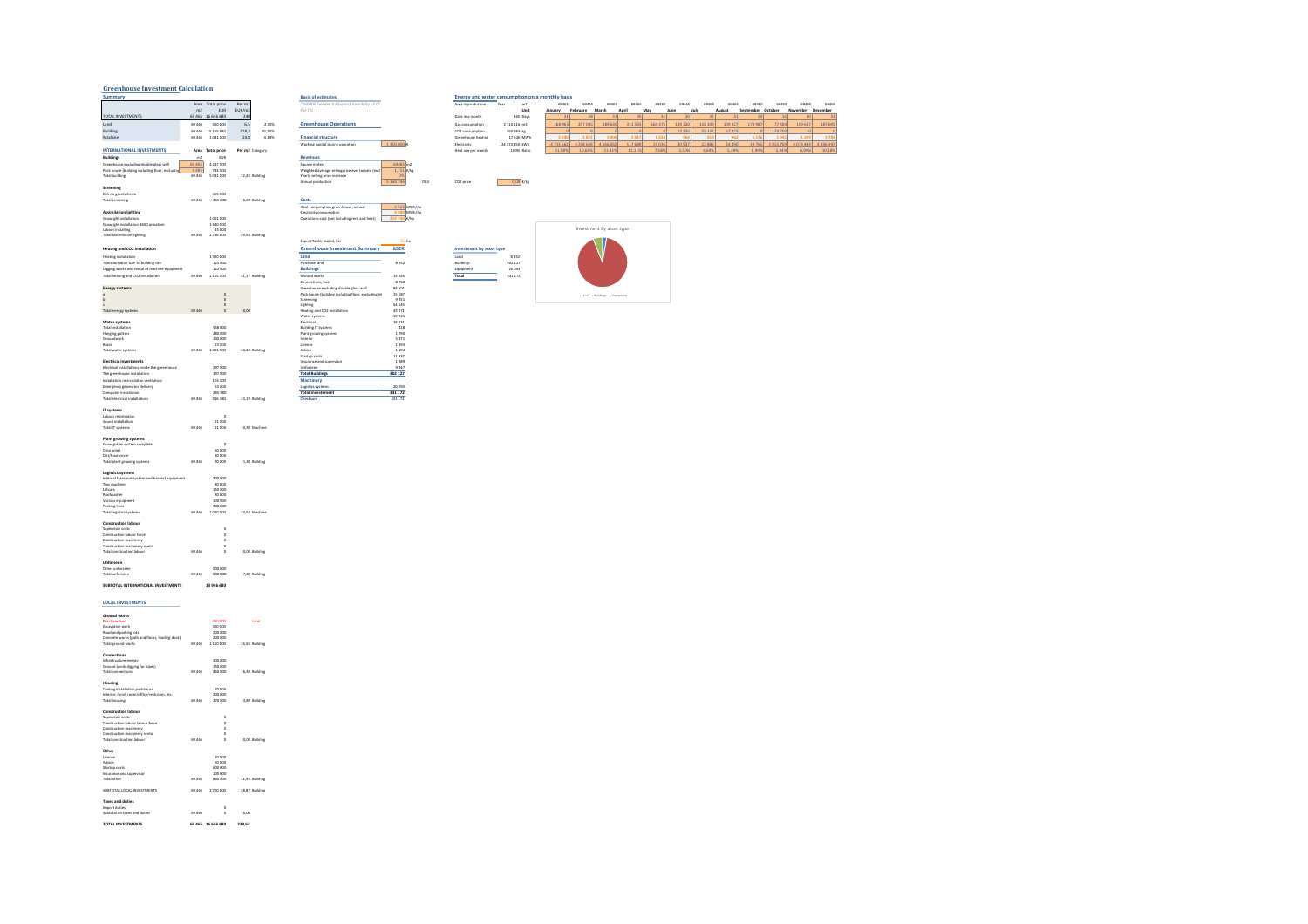# **Fish Farm Investment Calculation**

# **Summary**

| <b>TOTAL INVESTMENTS</b> | Size | <b>Total price</b> | Per ton | <b>Total Income</b> |         | <b>Per ton Tot Ops Cost</b> | Per ton | Net annual income | Per tonl |
|--------------------------|------|--------------------|---------|---------------------|---------|-----------------------------|---------|-------------------|----------|
|                          | tons | kkr                | kkr/ton | kkr/year            | kkr/ton | kkr/year                    | kkr/ton | kkr/year          | kkr/ton  |
|                          | 500  | 131 750            | 264     | 62 500              | 125     | 34 550                      | 69      | 27950             | 56       |
|                          |      | $  -$              |         |                     |         |                             |         |                   |          |

Land 895

# **Investment mixed pike perch / trout Investment Pike Perch Investment Communist Communist Property Investment Rainbow Trout**

| Investment cost          | 131 750 KSEK  |              | Investment cost          | 131 200 KSEK |              | Investment cost          | 132 300 KSE |  |
|--------------------------|---------------|--------------|--------------------------|--------------|--------------|--------------------------|-------------|--|
| Yearly operational costs | 34 550 KSEK   |              | Yearly operational costs | 34 550 kSEK  |              | Yearly operational costs | 34 550 KSE  |  |
| Production               | 500 ton       |              | Production               | 500 ton      |              | Production               | 500 ton     |  |
| Price at farm gate       |               | 125 kSEK/ton | Price farm gate          |              | 125 kSEK/ton | Price farm gate          | 125 kSE     |  |
| Total income             | 62 500 kSEK   |              | Total income             | 62 500 KSEK  |              | Total income             | 62 500 KSE  |  |
| Net income yearly        | 27 950 kSEK   |              | Net income yearly        | 27 950 KSEK  |              | Net income yearly        | 27 950 KSE  |  |
| Time to first harvest    |               | $1,8$ years  | Time to first harvest    |              | $1,5$ years  | Time to first harvest    | $2,0$ yea   |  |
| Operational investment   | 60 463 KSEK   |              | Operational investment   | 51 825 KSEK  |              | Operational investment   | 69 100 KSE  |  |
| Total facility area      | 15 000 m2     |              |                          |              |              |                          |             |  |
| Total energy need        | 2 575 600 kWh |              | 5,1512 MWh/ton           |              |              |                          |             |  |

| estment cost          | 131 200 KSEK |              |
|-----------------------|--------------|--------------|
| rly operational costs | 34 550 KSEK  |              |
| duction               | 500 ton      |              |
| e farm gate           |              | 125 kSEK/tor |
| al income             | 62 500 KSEK  |              |
| income yearly         | 27 950 KSEK  |              |
| e to first harvest    |              | $1.5$ vears  |
| erational investment  | 51 825 KSEK  |              |

|  | Investment cost                                                                                                    |  | Investment cost                                                                                                     |                                                                                     |
|--|--------------------------------------------------------------------------------------------------------------------|--|---------------------------------------------------------------------------------------------------------------------|-------------------------------------------------------------------------------------|
|  | Yearly operational costs                                                                                           |  | Yearly operational costs                                                                                            |                                                                                     |
|  | Production                                                                                                         |  | Production                                                                                                          |                                                                                     |
|  | Price farm gate                                                                                                    |  | Price farm gate                                                                                                     | 125 kSEK/ton                                                                        |
|  | Total income                                                                                                       |  | Total income                                                                                                        |                                                                                     |
|  | Net income yearly                                                                                                  |  | Net income yearly                                                                                                   |                                                                                     |
|  | Time to first harvest                                                                                              |  | Time to first harvest                                                                                               | $2,0$ years                                                                         |
|  | Operational investment                                                                                             |  | Operational investment                                                                                              |                                                                                     |
|  | 131 750 KSEK<br>34 550 kSEK<br>500 ton<br>125 kSEK/ton<br>62 500 KSEK<br>27 950 kSEK<br>$1,8$ years<br>60 463 KSEK |  | 131 200 KSEK<br>34 550 KSEK<br>$500$ ton<br>125 kSEK/ton<br>62 500 KSEK<br>27 950 kSEK<br>$1.5$ vears<br>51825 kSEK | 132 300 KSEK<br>34 550 KSEK<br>500 ton<br>62 500 KSEK<br>27 950 KSEK<br>69 100 KSEK |

**Fish Farm**

| Heat consumption fish farm | 7.7 MWh/ton           |       |      |
|----------------------------|-----------------------|-------|------|
| Investment, total          | €/1000 tons<br>#REF!  | #REF! | kSEK |
| Fish Farm 1000 tonnes      | 8 000 000 €/1000 tons |       |      |